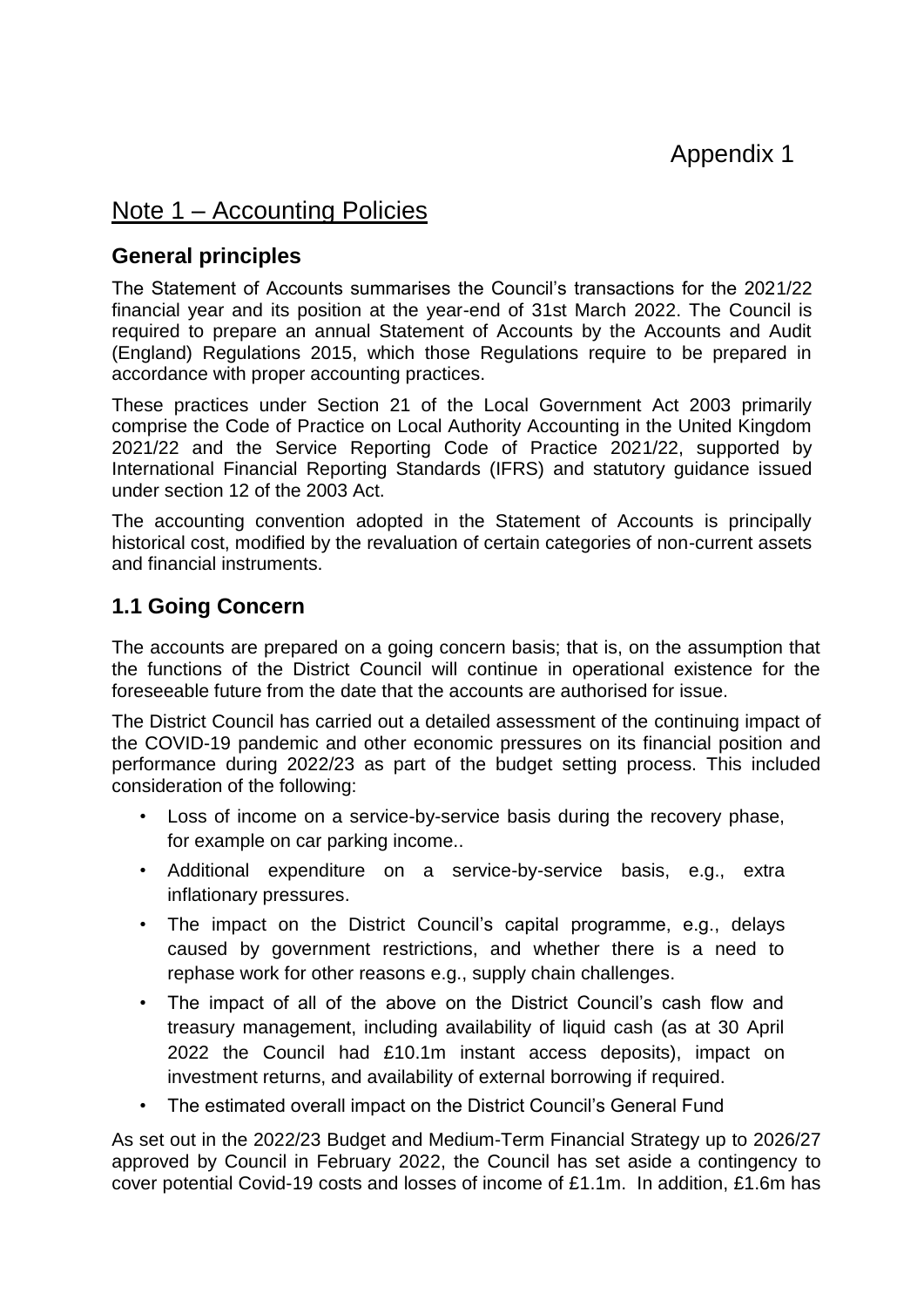been set aside in an earmarked Covid-19 reserve to meet unidentified costs associated with the pandemic. The Council also set a contingency budget for continued inflationary pressures throughout the medium term.

At its meeting on 7 February 2022, the Council agreed to terminate the S113 Partnership Arrangement with Oxfordshire County Council. This began a 6-month period to agree how the Councils would separate and/or which services would continue to be provided in a joint arrangement. The Council recognised that there may be some additional costs associated with this and set aside a contingency budget of £0.4m. It is envisaged that planned savings will still be deliverable, but to the extent that ongoing costs are identified as part of the separation, these will be addressed as part of the 2023/24 budget process.

The Council's Medium-Term Financial Strategy identifies that the Council needs to identify savings of £5.5m in 2023/24. This is primarily due to a forecast loss of resources from an anticipated business rates reset and phasing out of the New Homes Bonus Grant.

The Council's Medium-Term Financial Strategy to address this gap is:

- Continue its partnering arrangements in the future including:
	- a) joint contracting and commissioning arrangements
	- b) continuing the journey to transform the way in which the Council delivers with other partners
- Overarching review of the Council's resources and priorities in order to maximise delivery against these. This will require savings proposals to be identified that focus on those areas that are of a lower priority to the Council.
- Begin targeted strategic delivery reviews across the council, taking into account the changing needs of the residents of Cherwell and the financial resources available to the Council. This, in combination with the review of priorities will ensure future service provision is focussed on the delivery of the Council's priorities.
- Considering further approaches to maximise the levels of income the Council can generate to support frontline services.
- "Growing our way" out of trouble by identifying opportunities with the right business cases
- Continuing to lobby policy makers, highlighting where we have been delivering growth and driving benefits to others

Whilst identifying £5.5m savings in 2023/24 will be a challenge, the Council has demonstrated that it is capable of identifying and delivering significant savings in recent years, following the revised budget introduced in 2020/21, the £4.3m savings identified in the 2021/22 budget and the £2.9m savings identified in the 2022/23 budget. Executive will receive monthly updates on the financial position throughout 2022/23, including progress against savings delivery. Progress against savings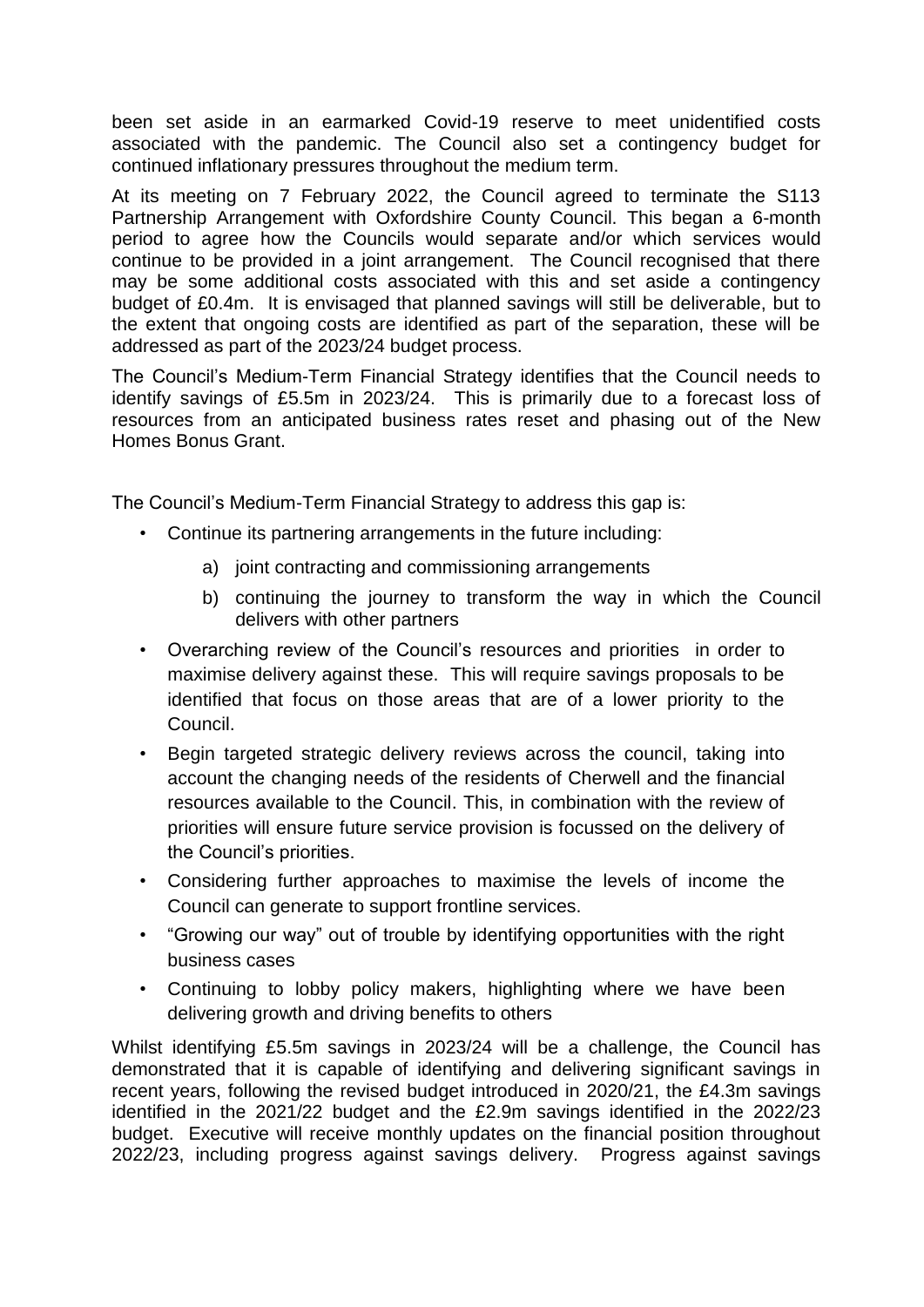delivery is managed by the Budget Oversight Group and senior management.

In setting the 2022/23 budget, the Council has determined that £6m of general balances is a prudent level in order to manage identified risks. A further £22m of other earmarked reserves could also be made available if absolutely necessary. The Council continues to review its reserves position regularly as per its Reserves Policy.

The Council's cashflow forecast to the end of March 2023 demonstrates that the Council has access to sufficient cash over the medium term to support planned Council and Group activities. This assumes maximum planned borrowing of £201m in the period and includes flexibility for additional borrowing of up to £109m should income be less than forecast or expenditure more than forecast in the period.

It is therefore noted that there is significant headroom within the General Fund to absorb the estimated financial impact of economic pressures in the short to mediumterm. Furthermore, the CIPFA Code of Practice on Local Authority Accounting in England requires that local authorities prepare their accounts on a going concern basis, as they can only be discontinued under statutory prescription. For these reasons, the Council does not consider that there is material uncertainty in respect of its ability to continue as a going concern for the foreseeable future.

#### **Accruals of Income and Expenditure**

Activity is accounted for in the year that it takes place, not simply when cash payments are made or received. In particular:

- Revenue from contracts with service recipients, whether for services or the provision of goods, is recognised when (or as) the goods or services are transferred to the service recipient in accordance with the performance obligations in the contract.
- Supplies are recorded as expenditure when they are consumed where there is a gap between the date supplies are received and their consumption; they are carried as inventories on the Balance Sheet.
- Expenses in relation to services received (including services provided by employees) are recorded as expenditure when the services are received rather than when payments are made.
- An exception to this policy is housing benefit transactions which are accounted for on a cash basis, that is, when the payment is made.
- Interest receivable on investments is accounted for respectively as income on the basis of the effective interest rate for the relevant financial instrument rather than the cash flows fixed or determined by the contract.
- Where revenue and expenditure have been recognised but cash has not been received or paid, a debtor or creditor for the relevant amount is recorded on the Balance Sheet. Where debts may not be settled, the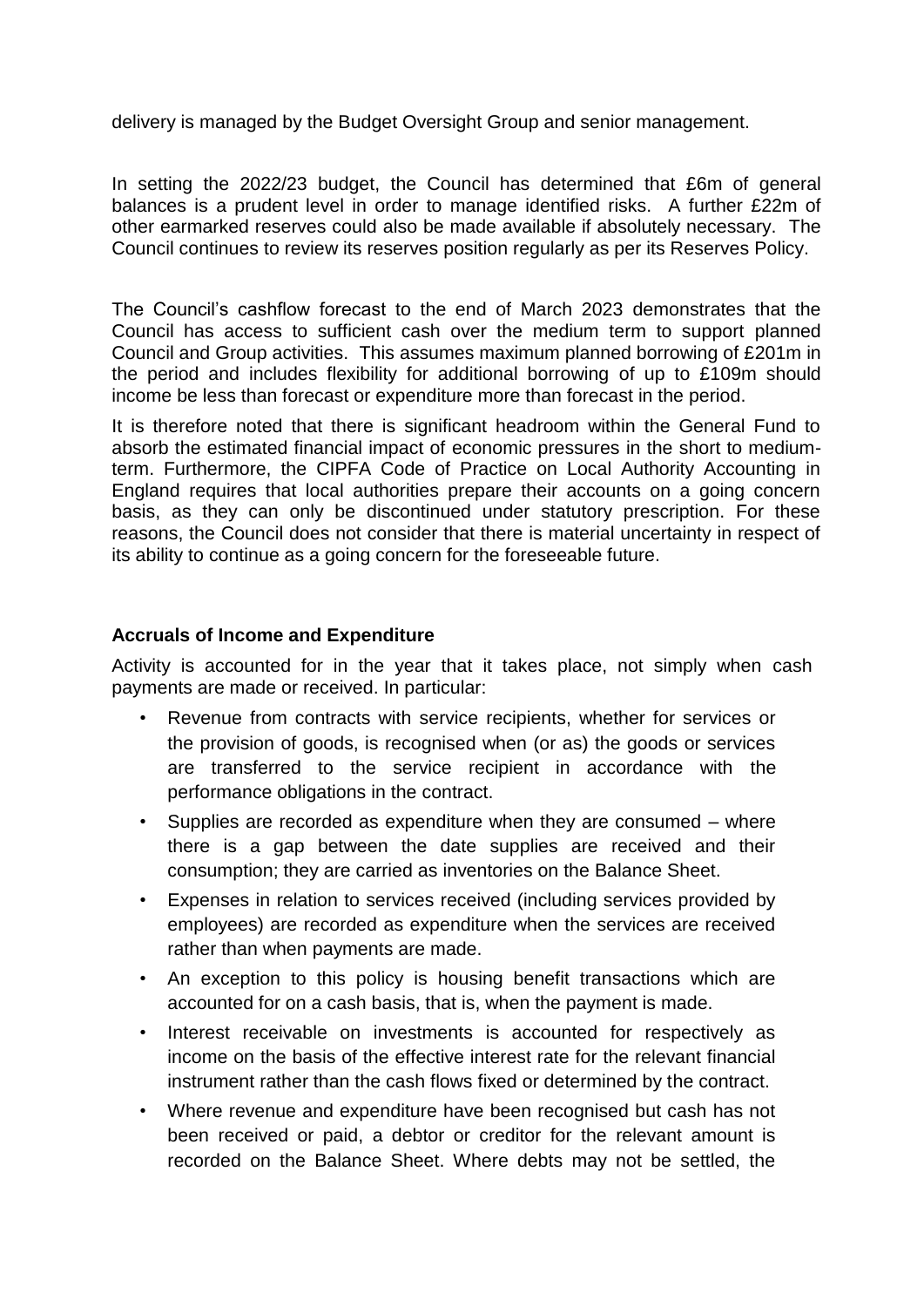balance of debtors is written down and a charge made to revenue for the income that might not be collected.

- The de minimis level for manual accruals has been maintained at £20,000, which is reviewed annually. This removes small transactions at the end of the financial year that do not materially affect the accounts. Purchase orders raised automatically through the financial information system are processed with no de minimis level.
- For business rates, the levy or safety net payments owed to or from Central Government for the financial year are reported in the year they relate to on an accruals basis. Cherwell is the lead authority for the North Oxfordshire Pool and has accounted for the amounts owing to the Pool for levy payments and owed to the other pool members for the gain from the pool on an accruals basis.

### **Cash and Cash Equivalents**

Cash is represented by cash in hand and deposits with financial institutions repayable without penalty on notice of not more than 24 hours. Cash equivalents are highly liquid investments that mature in three months or less from the date of acquisition and that are readily convertible to known amounts of cash with insignificant risk of change in value.

In the Cash Flow Statement, cash and cash equivalents are shown net of bank overdrafts that are repayable on demand and form an integral part of the Council's cash management.

#### **Changes in accounting policy no longer need to be material to result in a Prior Period Adjustment.**

Prior period adjustments may arise as a result of a change in accounting policies or to correct a material error. Changes in accounting estimates are accounted for prospectively, i.e., in the current and future years affected by the change and do not give rise to a prior period adjustment.

Changes in accounting policies are only made when required by proper accounting practices or the change provides more reliable or relevant information about the effect of transactions, other events and conditions on the Council's financial position or financial performance. Where a change is made, it is applied retrospectively (unless stated otherwise) by adjusting opening balances and comparative amounts for the prior period as if the new policy had always been applied. Accounting policies that relate to statutory accounting requirements are accounted for in the same manner as other accounting policies.

Material errors discovered in prior period figures are corrected retrospectively by amending opening balances and comparative amounts for the prior period.

#### **Charges to Revenue for Non-Current Assets**

Services, support services and trading accounts are debited with the following amounts to record the cost of holding fixed assets during the year:

• Depreciation attributable to the assets used by the relevant service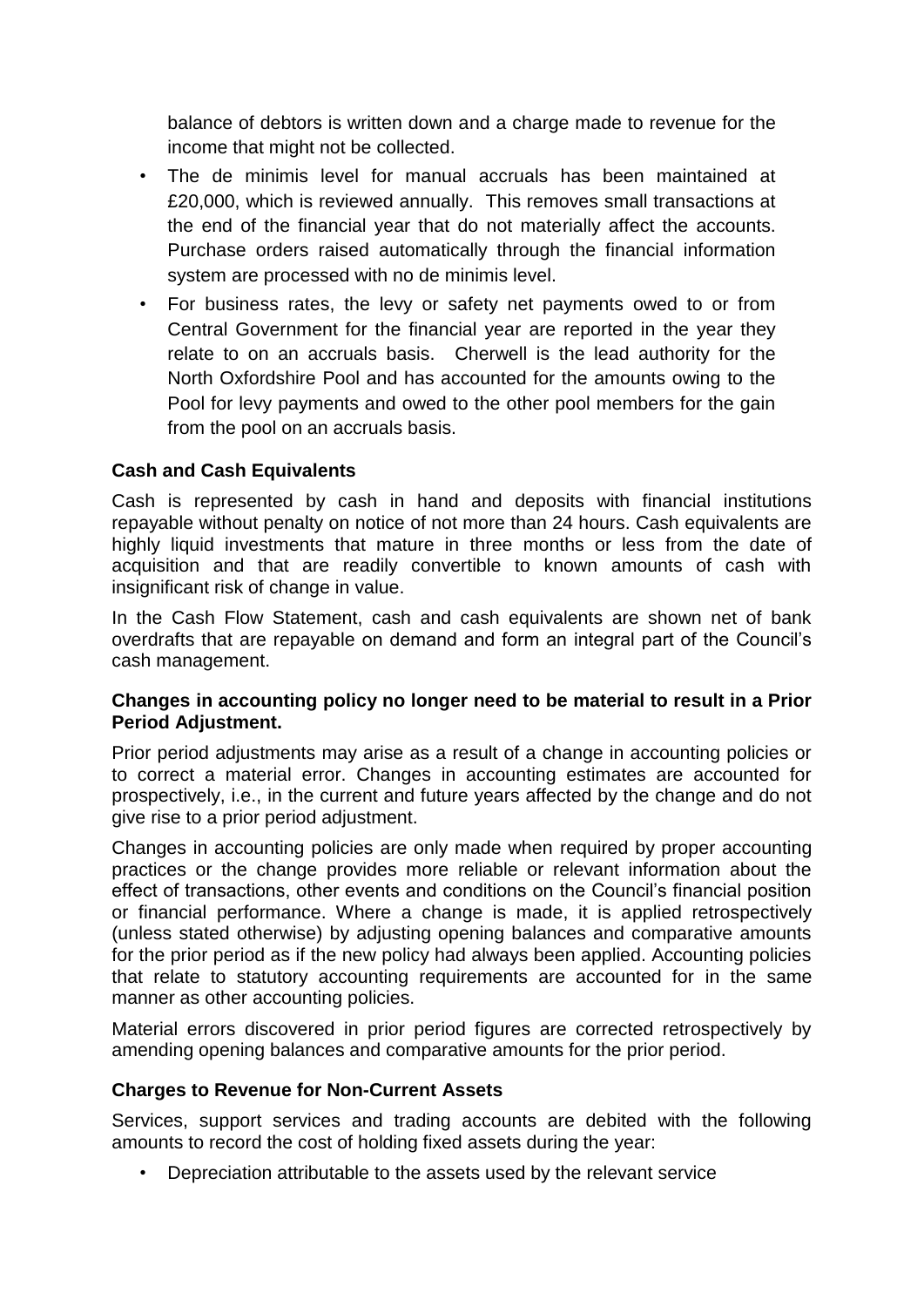- Revaluation and impairment losses on assets used by the service where there are no accumulated gains in the Revaluation Reserve against which the losses can be written off
- Amortisation of intangible fixed assets attributable to the service.

The Council is not required to raise council tax to fund depreciation, revaluation and impairment losses or amortisations. However, it is required to make an annual contribution from revenue towards the reduction in its overall borrowing requirement equal to an amount calculated on a prudent basis determined by the Council in accordance with statutory guidance. Depreciation, revaluation and impairment losses and amortisations are replaced by the contribution in the General Fund Balance Minimum Revenue Payment (MRP) by way of an adjusting transaction with the Capital Adjustment Account in the Movement in Reserves Statement for the difference between the two.

#### **Collection Fund Income and Expenditure Account**

The Council has a statutory requirement to operate a Collection Fund as a separate account to the General Fund. The purpose of the Collection Fund is to isolate the income and expenditure relating to Council Tax and National Non-Domestic Rates.

#### **Council Tax and Non-Domestic Rates**

Billing authorities act as agents, collecting council tax and non-domestic rates (NDR) on behalf of the major preceptors (including government for NDR) and, as principals, collecting council tax and NDR for themselves. Billing authorities are required by statute to maintain a separate fund (i.e., the Collection Fund) for the collection and distribution of amounts due in respect of council tax and NDR.

Under the legislative framework for the Collection Fund, billing authorities, major preceptors and central government share proportionately the risks and rewards that the amount of council tax and NDR collected could be less or more than predicted.

Collection Fund surpluses/deficits declared by the Billing Authority in relation to Council Tax are apportioned to the relevant precepting bodies in the subsequent financial year. For Cherwell District Council, the Council Tax precepting bodies are Oxfordshire County Council and Police and Crime Commissioner. For Cherwell District Council, the NDR precepting bodies are Central Government (50% share) Cherwell District Council (40% share) and Oxfordshire County Council (10% share).

Cherwell District Council participates in a Business Rates pool with Oxfordshire County Council and West Oxfordshire District Council to minimise the levy payment due on growth in NDR income and thereby maximise the retention of locally generated business rates.

#### **Accounting for Council Tax and NDR**

The council tax and NDR income included in the Comprehensive Income and Expenditure Statement is the authority's share of accrued income for the year. However, regulations determine the amount of council tax and NDR that must be included in the authority's General Fund. Therefore, the difference between the income included in the Comprehensive Income and Expenditure Statement and the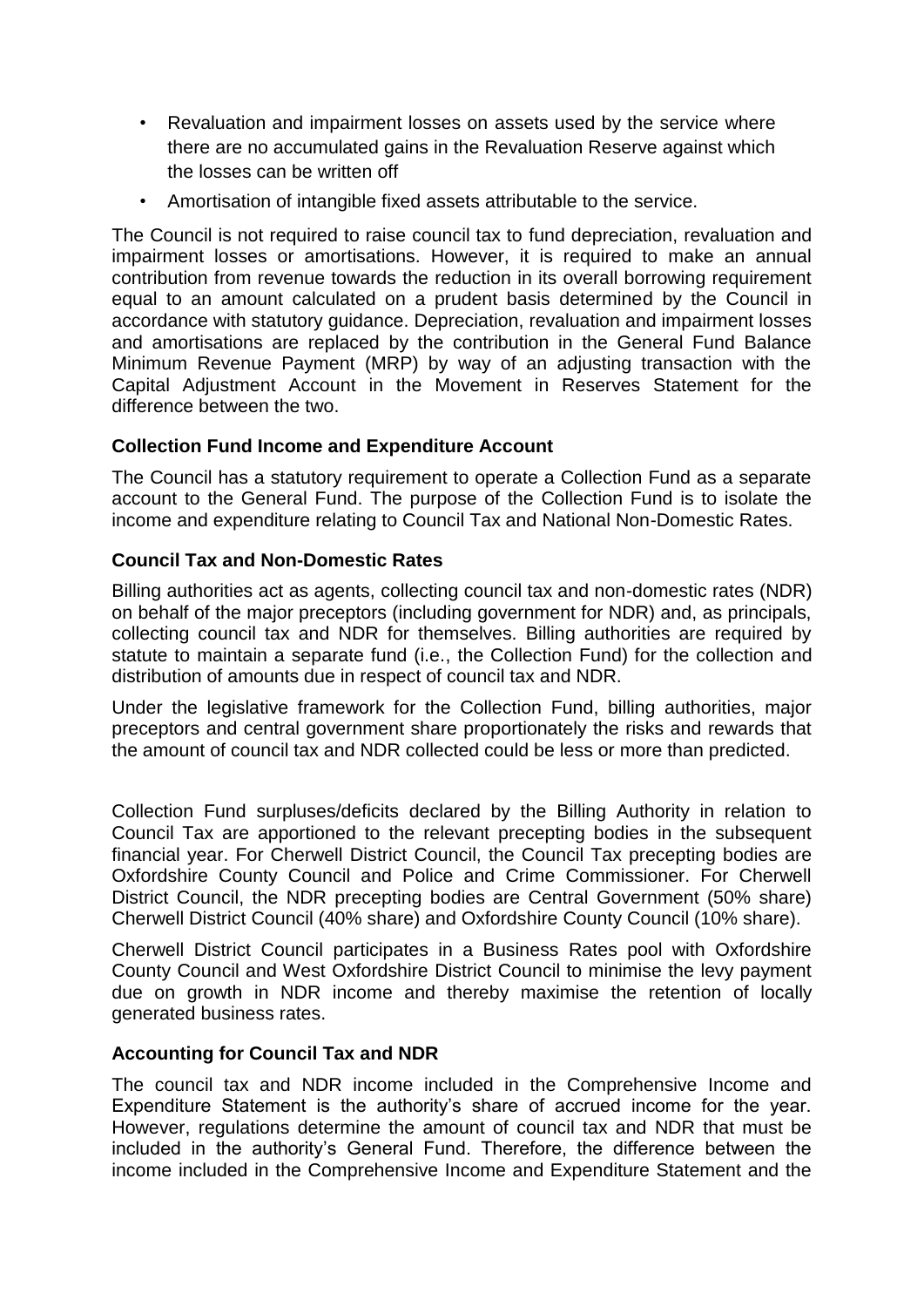amount required by regulation to be credited to the General Fund is taken to the Collection Fund Adjustment Account and included as a reconciling item in the Movement in Reserves Statement.

The Balance Sheet includes the authority's share of the end of year balances in respect of council tax and NDR relating to arrears, impairment allowances for doubtful debts, overpayments, prepayments, and provision for appeals.

Where debtor balances for the above are identified as impaired because of a likelihood arising from a past event that payments due under the statutory arrangements will not be made (fixed or determinable payments), the asset is written down and a charge made to the Financing and Investment Income and Expenditure line in the Comprehensive Income Expenditure Statement or CIES. The impairment loss is measured as the difference between the carrying amount and the revised future cash flows.

#### **Exceptional Items**

When items of income and expense are material, their nature and amount is disclosed separately, either on the face of the Comprehensive Income and Expenditure Statement or in the notes to the accounts, depending on how significant the items are to an understanding of the Council's financial performance.

The Council has no Exceptional Items in 2021/22.

## **1.2 Employee Benefits**

#### **Benefits Payable during Employment**

Short-term employee benefits are those due to be settled within 12 months of the year-end. They include such benefits as wages and salaries, paid annual leave and paid sick leave for current employees and are recognised as an expense for services in the year in which employees render service to the Council. An accrual is made for the cost of holiday entitlements (or any form of leave - e.g., time off in lieu, flexleave) earned by employees but not taken before the year-end which employees can carry forward into the next financial year. The accrual is charged to the service account, but then reversed out through the Movement in Reserves Statement so that holiday benefits accrual has no impact on Council Tax and holiday benefits are charged to revenue in the financial year in which the holiday absence occurs.

#### **Termination Benefit**

Termination benefits are amounts payable as a result of a decision by the authority to terminate an officer's employment before the normal retirement date or an officer's decision to accept voluntary redundancy in exchange for those benefits and are charged on an accruals basis to the appropriate service segment or, where applicable, to a corporate service segment at the earlier of when the authority can no longer withdraw the offer of those benefits or when the authority recognises costs for a restructuring.

Where termination benefits involve the enhancement of pensions, statutory provisions require the General Fund Balance to be charged with the amount payable by the authority to the pension fund or pensioner in the year, not the amount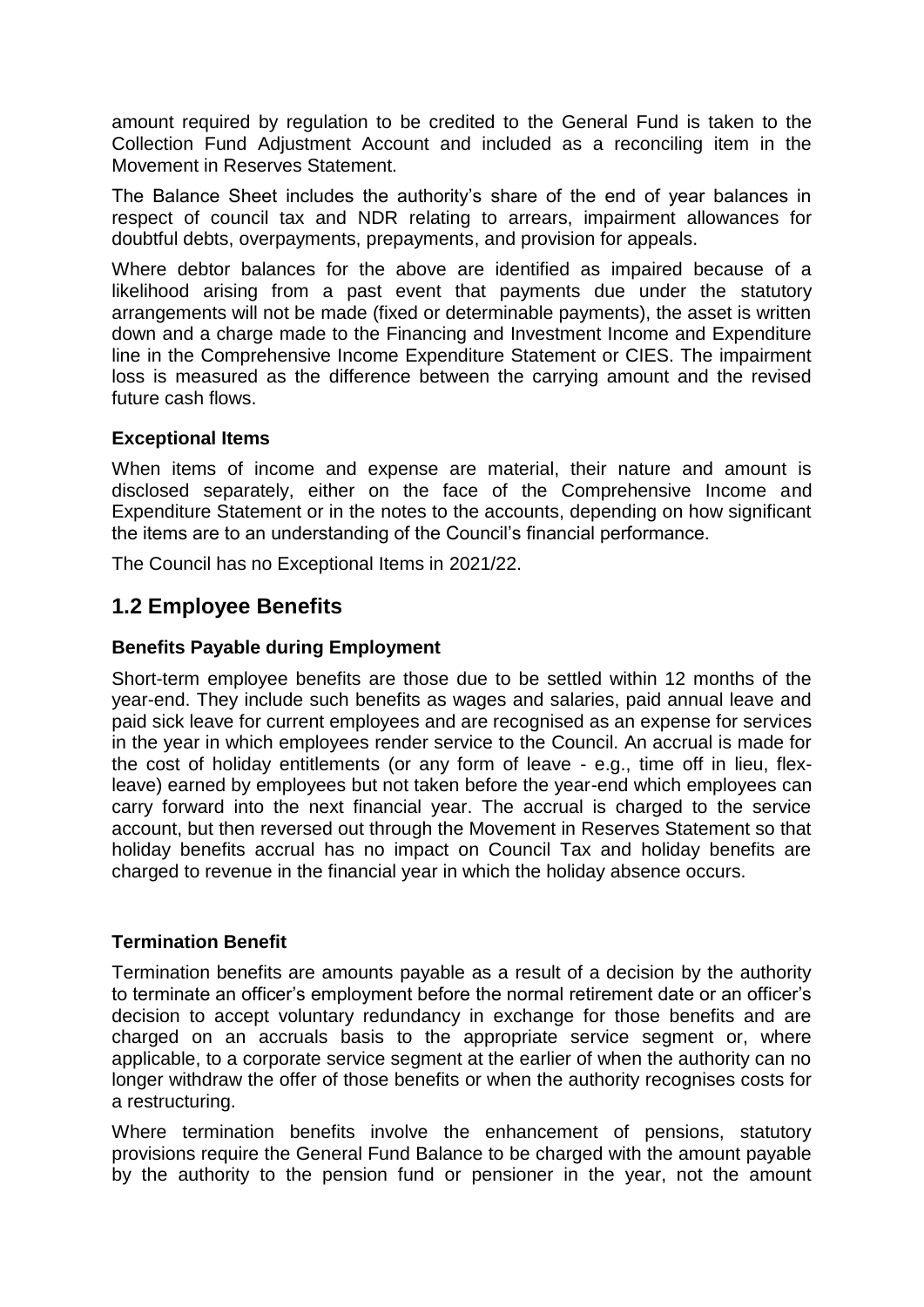calculated according to the relevant accounting standards. In the Movement in Reserves Statement, appropriations are required to and from the Pensions Reserve to remove the notional debits and credits for pension enhancement termination benefits and replace them with debits for the cash paid to the pension fund and pensioners and any such amounts payable but unpaid at the year-end.

## **Post-Employment Benefits**

Employees of the Council are members of the Local Government Pension Scheme, administered by Oxfordshire County Council. The scheme provides defined benefits to members (retirement lump sums and pensions), earned as employees worked for the Council.

The Local Government Pension Scheme is accounted for as a defined benefit scheme.

The pension fund liability is calculated every three years by the fund's actuary, with annual updates in the intervening years. Methods and assumptions consistent with International Accounting Standard (IAS) 19 are used in the calculations. Assumptions underpinning the valuations are agreed with the actuary and are summarised in Note 36. The estimate of the liability is therefore subject to significant variances based on changes to the assumptions used.

The liabilities of the Oxfordshire County Council pension scheme attributable to the Council are included in the Balance Sheet on an actuarial basis using the projected unit method – i.e., an assessment of future payments that will be made in relation to retirement benefits earned to date by employees, based on assumptions about mortality rates, employee turnover rates, etc., and projections of projected earnings of current employees.

Liabilities are discounted to their value at current prices, using a discount rate based on the indicative rate of return on a high-quality corporate bond. The discount rates are based on the annualised yield on the iBoxx over 15-year AA rated corporate bond index.

The iBoxx bond market indices are benchmarks for professional use and comprise liquid investment grade bond issues. They enable investors to analyse and select benchmarks that reflect their investment profile.

The assets of the Oxfordshire County Council pension fund attributable to the Council are included in the Balance Sheet at their fair value and include quoted securities at current bid price and property at market value.

The change in the net pension's liability is analysed into the following components:

#### **Service cost comprising**:

- Current service  $cost the increase in liabilities as a result of years of$ service earned this year – allocated in the Comprehensive Income and Expenditure Statement to the services for which the employees worked
- Past service cost the increase in liabilities arising from current year decisions whose effect relates to years of service earned in earlier years – debited to the Surplus or Deficit on the Provision of Services in the Comprehensive Income and Expenditure Statement as part of Non-Distributed Costs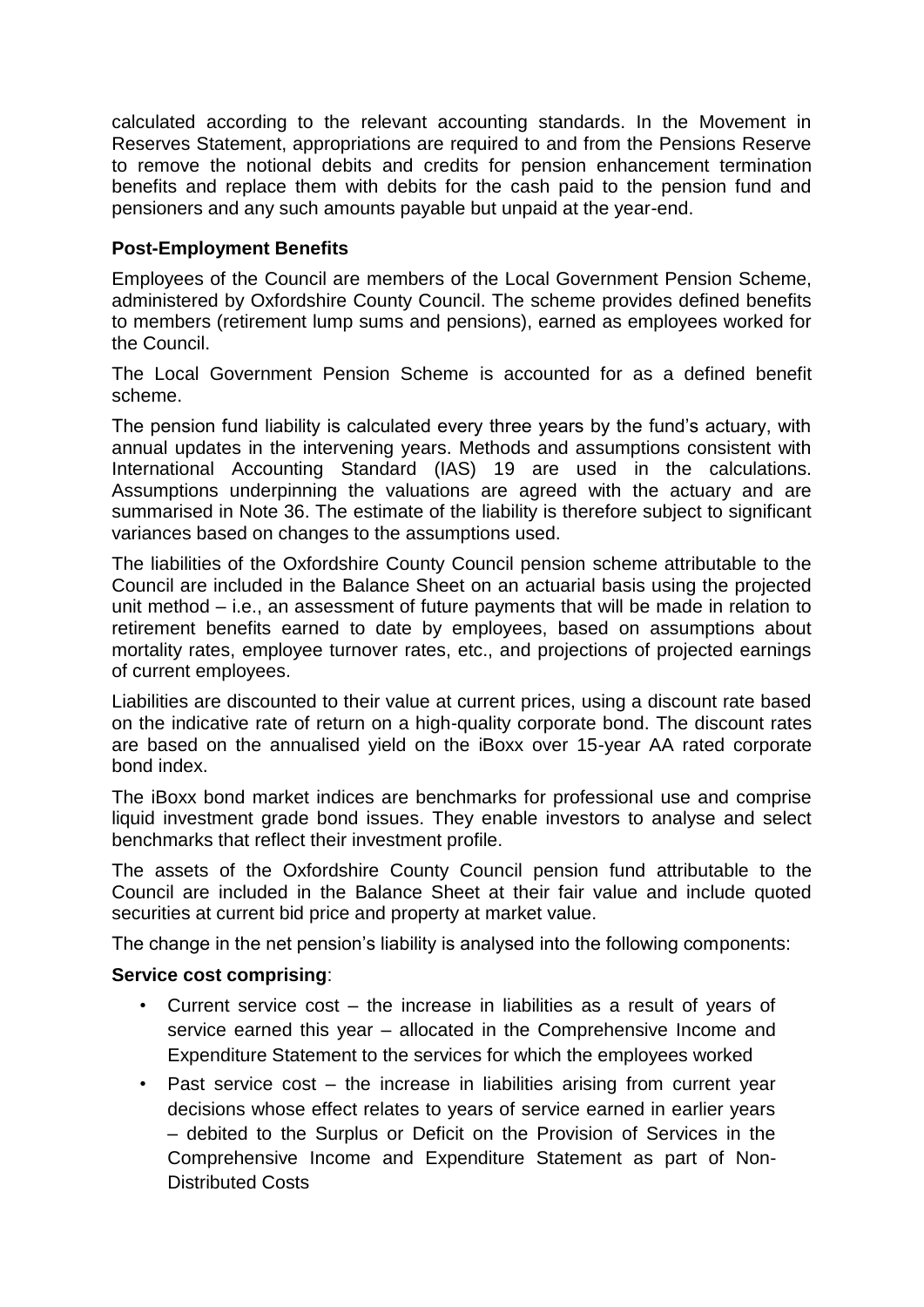• Net interest on the net defined benefit liability (asset) i.e., net interest expense for the Council – the change during the period in the net defined benefit liability (asset) that arises from the passage of time charged to the Financing and Investment Income and Expenditure line of the Comprehensive Income and Expenditure Statement. This is calculated by applying the discount rate used to measure the defined benefit obligation at the beginning of the period to the net defined benefit liability (asset) at the beginning of the period – taking into account any changes in the net defined benefit liability (asset) during the period as a result of contribution and benefit payments.

### **Re-measurements comprising:**

- The return on assets excluding amounts included in net interest on the net defined benefit liability (asset) – charged to the Pensions Reserve as Other Comprehensive Income and Expenditure.
- Actuarial gains and losses changes in the net pension's liability that arise because events have not coincided with assumptions made at the last actuarial valuation or because the actuaries have updated their assumptions – charged to the Pensions Reserve as Other Comprehensive Income and Expenditure.
- Contributions paid to the Oxfordshire pension fund cash paid as employer's contributions to the pension fund in settlement of liabilities; not accounted for as an expense.

In relation to retirement benefits, statutory provisions require the General Fund balance to be charged with the amount payable by the Council to the pension fund or directly to pensioners in the year, not the amount calculated according to the relevant accounting standards.

In the Movement in Reserves Statement, this means that there are appropriations to and from the Pensions Reserve to remove the notional debits and credits for retirement benefits and replace them with debits for the cash paid to the pension fund and pensioners and any such amounts payable but unpaid at the year-end.

The negative balance that arises on the Pensions Reserve thereby measures the beneficial impact to the General Fund of being required to account for retirement benefits on the basis of cash flows rather than as benefits are earned by employees.

## **Discretionary Benefits**

The Council also has restricted powers to make discretionary awards of retirement benefits in the event of early retirements. Any liabilities estimated to arise as a result of an award to any member of staff are accrued in the year of the decision to make the award and accounted for using the same policies as are applied to the Local Government Pension Scheme.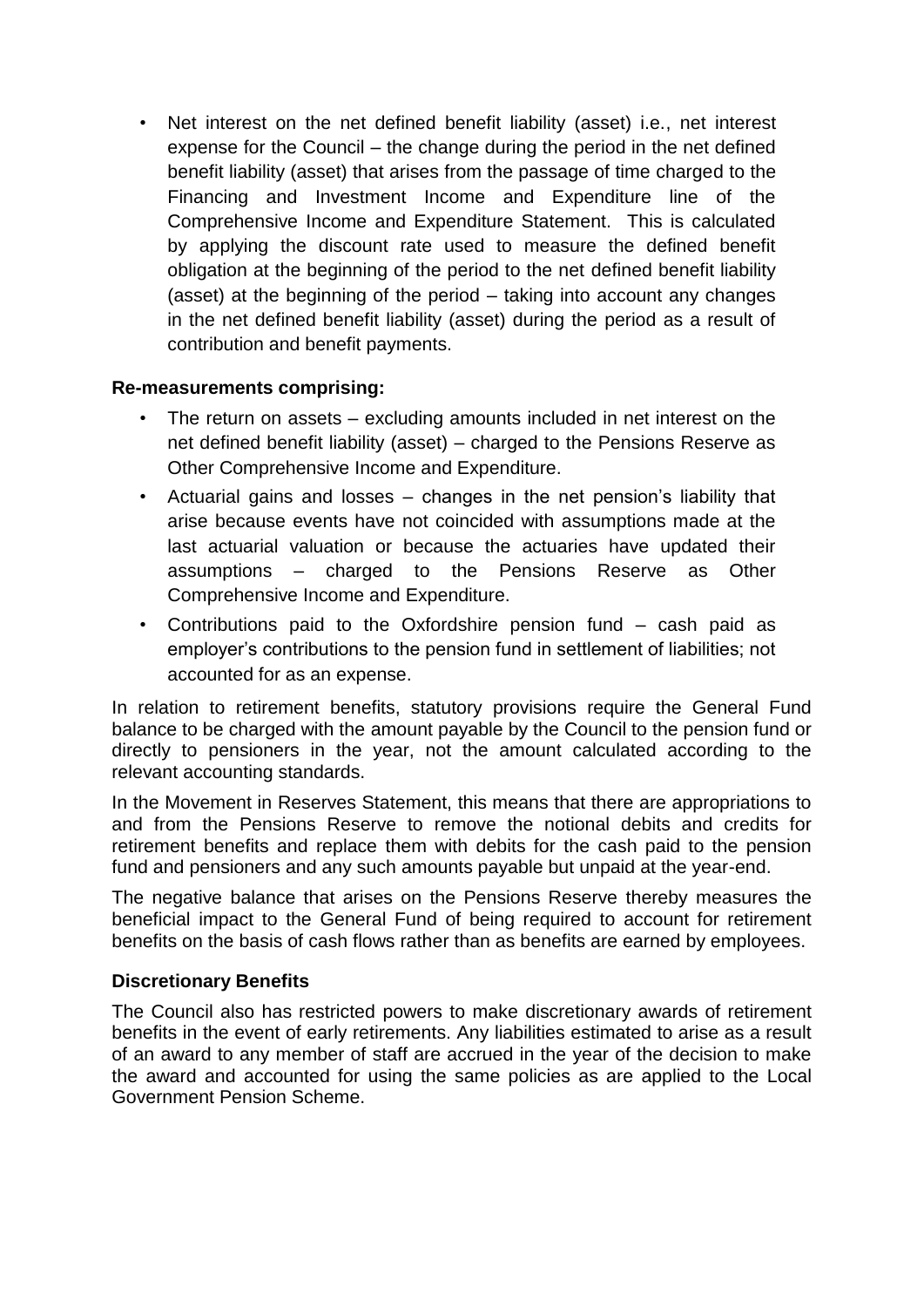### **Events after the Reporting Period**

Events after the balance sheet date are those events, both favourable and unfavourable, that occur between the end of the reporting period and the date when the Statement of Accounts is authorised for issue.

Two types of events can be identified:

- Those that provide evidence of conditions that existed at the end of the reporting period – the Statement of Accounts is adjusted to reflect such events; and
- Those that are indicative of conditions that arose after the reporting period – the Statement of Accounts is not adjusted to reflect such events, but where a category of events would have a material effect, disclosure is made in the notes of the nature of the events and their estimated financial effect.

Events taking place after the date of authorisation for issue are not reflected in the Statement of Accounts.

#### **Financial Instruments**

Financial instruments are recognised on the Balance Sheet when the Council becomes a party to the contractual provisions of a financial instrument.

#### **Financial Liabilities**

Financial liabilities are recognised on the Balance Sheet when the Council becomes a party to the contractual provisions of a financial instrument and are initially measured at fair value and are carried at their amortised cost. Annual charges to the Financing and Investment Income and Expenditure line in the Comprehensive Income and Expenditure Statement for interest payable are based on the carrying amount of the liability, multiplied by the effective rate of interest for the instrument. The effective interest rate is the rate that exactly discounts estimated future cash payments over the life of the instrument to the amount at which it was originally recognised.

For most of the borrowings that the authority has, this means that the amount presented in the Balance Sheet is the outstanding principal repayable (plus accrued interest); and interest charged to the Comprehensive Income and Expenditure Statement is the amount payable for the year according to the loan agreement.

Gains and losses on the repurchase or early settlement of borrowing are credited and debited to the Financing and Investment Income and Expenditure line in the Comprehensive Income and Expenditure Statement in the year of repurchase/settlement. However, where repurchase has taken place as part of a restructuring of the loan portfolio that involves the modification or exchange of existing instruments, the premium or discount is respectively deducted from or added to the amortised cost of the new or modified loan and the write-down to the Comprehensive Income and Expenditure Statement is spread over the life of the loan by an adjustment to the effective interest rate.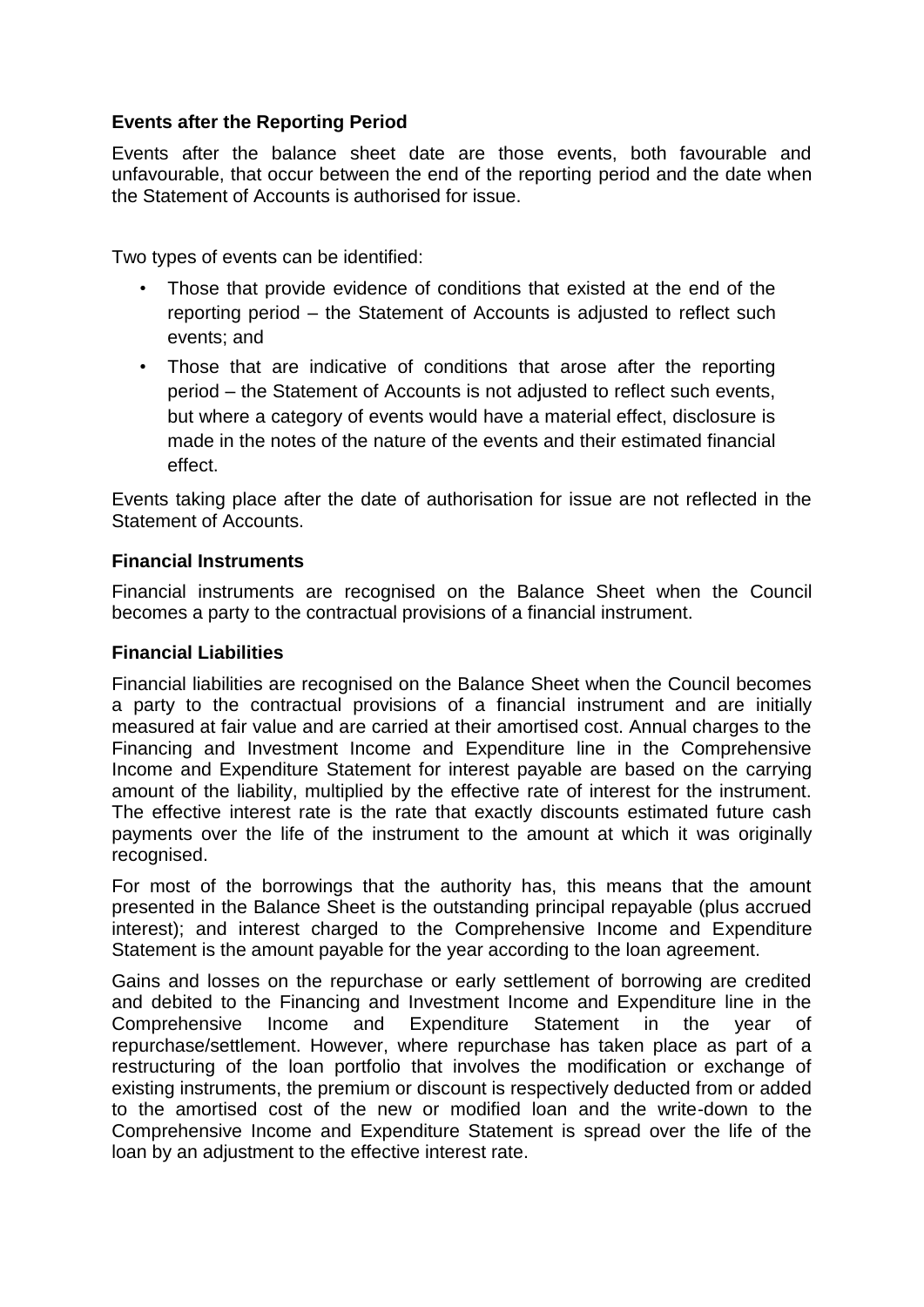Where premiums and discounts have been charged to the Comprehensive Income and Expenditure Statement, regulations allow the impact on the General Fund Balance to be spread over future years. The authority has a policy of spreading the gain or loss over the term that was remaining on the loan against which the premium was payable or discount receivable when it was repaid. The reconciliation of amounts charged to the Comprehensive Income and Expenditure Statement to the net charge required against the General Fund Balance is managed by a transfer to or from the Financial Instruments Adjustment Account in the Movement in Reserves Statement.

The fair values of loans are estimated as the price the lender would receive to sell the loans to another market participant on 31st March 2021, based on observed market rates for similar transactions.

#### **Financial Assets**

Financial assets are classified into two types:

- Loans and receivables assets that have fixed or determinable payments but are not quoted in an active market; and
- Available-for-sale assets assets that have a quoted market price and/or do not have fixed or determinable payments.

The Council has financial assets comprising of long-term and short-term investments, long-term debtors, short-term debtors (excluding statutory debts such as Council Tax, Non-Domestic Rates, rent allowances, precepts, etc.) and cash & cash equivalents. These are assets that have fixed or determinable payments but are not quoted in an active market**.** They are recognised on the Balance Sheet when the Council becomes a party to the contractual provisions of a financial instrument and are initially measured at fair value. They are subsequently measured at their amortised cost.

Annual credits to the Financing and Investment Income and Expenditure line in the Comprehensive Income and Expenditure Statement for interest receivable are based on the carrying amount of the asset multiplied by the effective rate of interest for the instrument. For most of the loans that the Council has made, this means that the amount presented in the Balance Sheet is the outstanding principal receivable (plus accrued interest) and interest credited to the Comprehensive Income and Expenditure Statement is the amount receivable for the year in the loan agreement.

Where assets are identified as impaired because of a likelihood arising from a past event that payments due under the contract will not be made, the asset is written down and a charge made to the relevant service (for receivables specific to that service) or the Financing and Investment Income and Expenditure line in the Comprehensive Income and Expenditure Statement. The impairment loss is measured as the difference between the carrying amount and the present value of the revised future cash flows discounted at the asset's original effective interest rate.

Any gains and losses that arise on the derecognition of an asset are credited or debited to the Financing and Investment Income and Expenditure line in the Comprehensive Income and Expenditure Statement.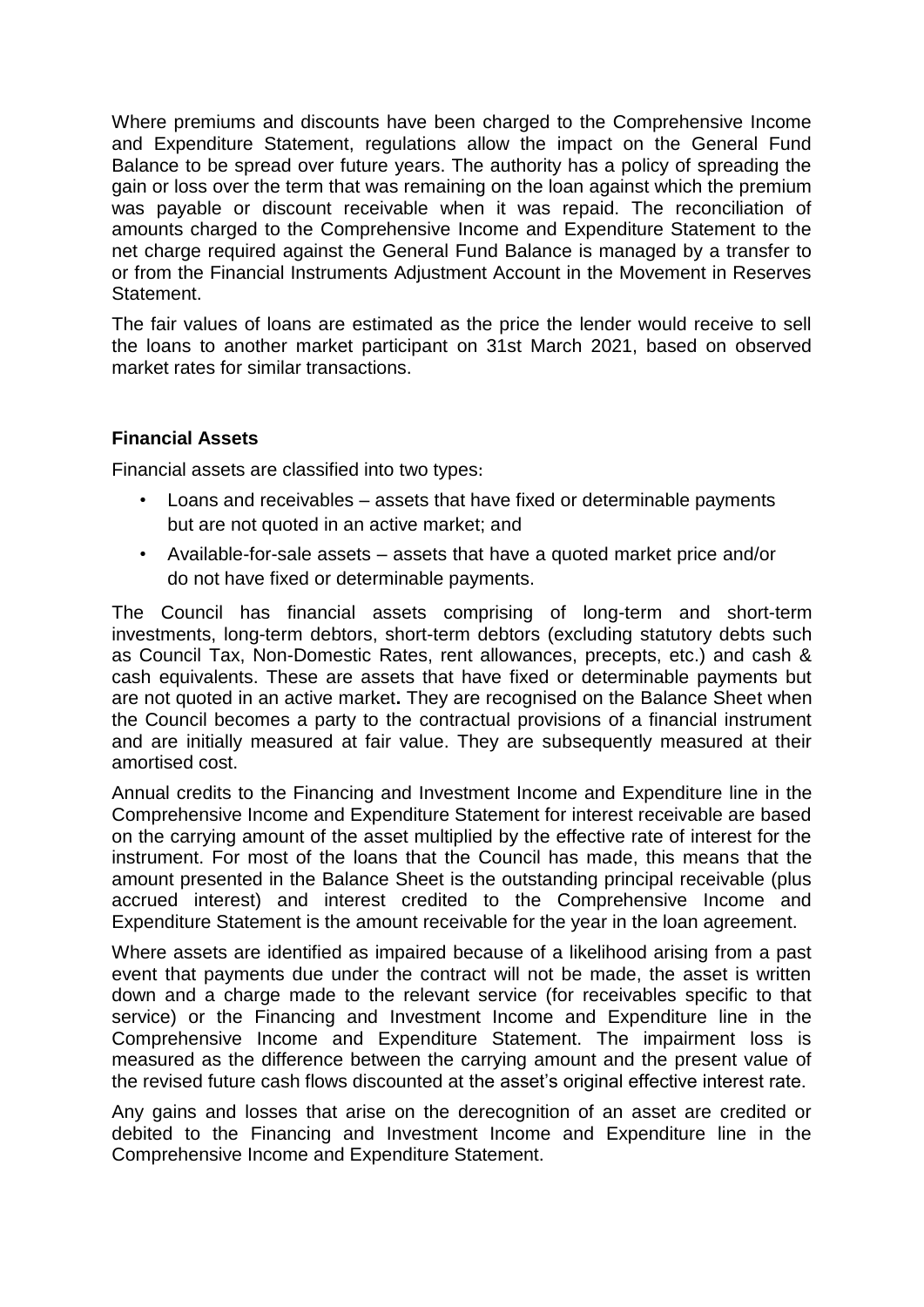#### **Available-for-Sale Assets**

The Council has available for sale financial assets in the form of, for example, Certificates of Deposit. Available-for-sale assets are recognised on the Balance Sheet when the Authority becomes a party to the contractual provisions of a financial instrument and are initially measured and carried at fair value. Where the asset has fixed or determinable payments, annual credits to the Financing and Investment Income and Expenditure line in the Comprehensive Income and Expenditure Statement for interest receivable are based on the amortised cost of the asset multiplied by the effective rate of interest for the instrument. Where there are no fixed or determinable payments, income (e.g., dividends) is credited to the Comprehensive Income and Expenditure Statement when it becomes receivable by the Authority.

Assets are maintained in the Balance Sheet at fair value. Values are based on the following techniques:

- Instruments with quoted market prices the market price
- Other instruments with fixed and determinable payments discounted cash flow analysis
- Equity shares with no quoted market prices independent appraisal of company valuations

The inputs to the measurement techniques are categorised in accordance with the following three levels:

- Level 1 inputs quoted prices (unadjusted) in active markets for identical assets that the authority can access at the measurement date.
- Level 2 inputs inputs other than quoted prices included within Level 1 that are observable for the asset, either directly or indirectly.
- Level 3 inputs unobservable inputs for the asset.

Changes in fair value are balanced by an entry in the Available-for-Sale Reserve and the gain/loss is recognised in the Surplus or Deficit on Revaluation of Available-for-Sale Financial Assets. The exception is where impairment losses have been incurred – these are debited to the Financing and Investment Income and Expenditure line in the Comprehensive Income and Expenditure Statement, along with any net gain or loss for the asset accumulated in the Available-for-Sale Reserve.

Where assets are identified as impaired because of a likelihood arising from a past event that payments due under the contract will not be made (fixed or determinable payments) or fair value falls below cost, the asset is written down and a charge made to the Financing and Investment Income and Expenditure line in the Comprehensive Income and Expenditure Statement. If the asset has fixed or determinable payments, the impairment loss is measured as the difference between the carrying amount and the present value of the revised future cash flows discounted at the asset's original effective interest rate. Otherwise, the impairment loss is measured as any shortfall of fair value against the acquisition cost of the instrument (net of any principal repayment and amortisation).

Any gains and losses that arise on the derecognition of the asset are credited or debited to the Financing and Investment Income and Expenditure line in the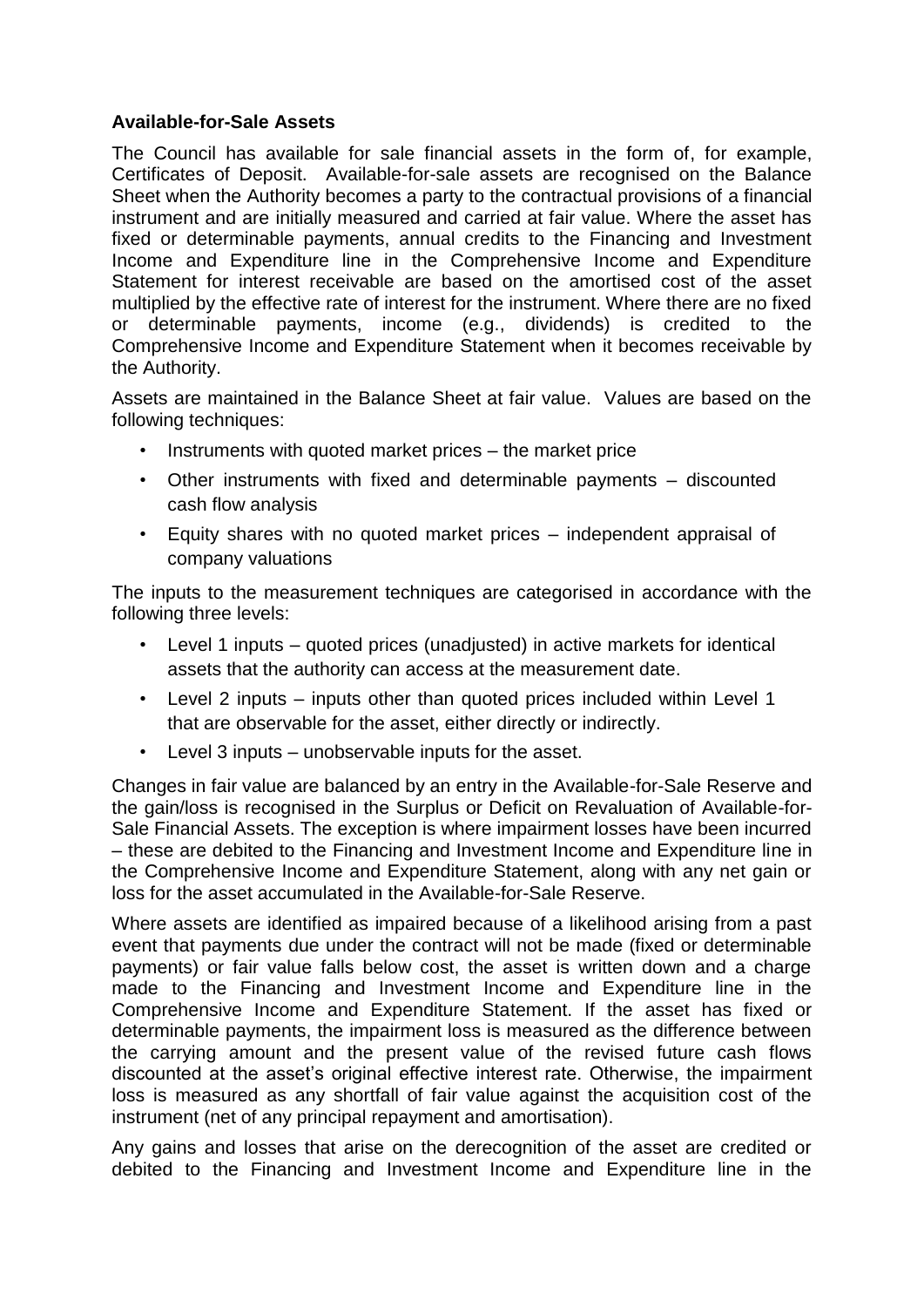Comprehensive Income and Expenditure Statement, along with any accumulated gains or losses previously recognised in the Available-for-Sale Reserve.

Where fair value cannot be measured reliably, the instrument is carried at cost (less any impairment losses).

### **Foreign Currency Translation**

Where the Council has entered a transaction denominated in a foreign currency, the transaction is converted into sterling at the exchange rate applicable on the date the transaction was effective.

Where amounts in foreign currency are outstanding at the year-end, they are reconverted at the spot exchange rate at 31 March. Resulting gains or losses are recognised in the Financing and Investment Income and Expenditure line in the Comprehensive Income and Expenditure Statement.

#### **Government Grants and Contributions**

Whether paid on account, by instalments or in arrears, government grants and thirdparty contributions and donations are recognised as due to the Council when there is reasonable assurance that:

- The Council will comply with the conditions attached to the payments; and
- The grants or contributions will be received.

Amounts recognised as due to the Council are not credited to the Comprehensive Income and Expenditure Statement until conditions attached to the grant or contribution have been satisfied. Conditions are stipulations that specify that the future economic benefits or service potential embodied in the asset acquired using the grant or contribution are required to be consumed by the recipient as specified, or future economic benefits or service potential must be returned to the transferor.

Monies advanced as grants and contributions for which conditions have not been satisfied are carried in the Balance Sheet as creditors. When conditions are satisfied, the grant or contribution is credited to the relevant service line (attributable revenue grants and contributions) or Taxation and Non-Specific Grant Income (non-ringfenced revenue grants and all capital grants) in the Comprehensive Income and Expenditure Statement.

Where capital grants are credited to the Comprehensive Income and Expenditure Statement, they are reversed out of the General Fund Balance in the Movement in Reserves Statement. Where the grant has yet to be used to finance capital expenditure, it is posted to the Capital Grants Unapplied reserve. Where it has been applied, it is posted to the Capital Adjustment Account. Amounts in the Capital Grants Unapplied reserve are transferred to the Capital Adjustment Account once they have been applied to fund capital expenditure.

#### **Heritage Assets–measurement and valuation**

Heritage Assets are recognised and measured (including the treatment of revaluation gains and losses) in accordance with the Council's accounting policies on property, plant, and equipment. However, some of the measurement rules are relaxed in relation to heritage assets. These items are reported in the Balance Sheet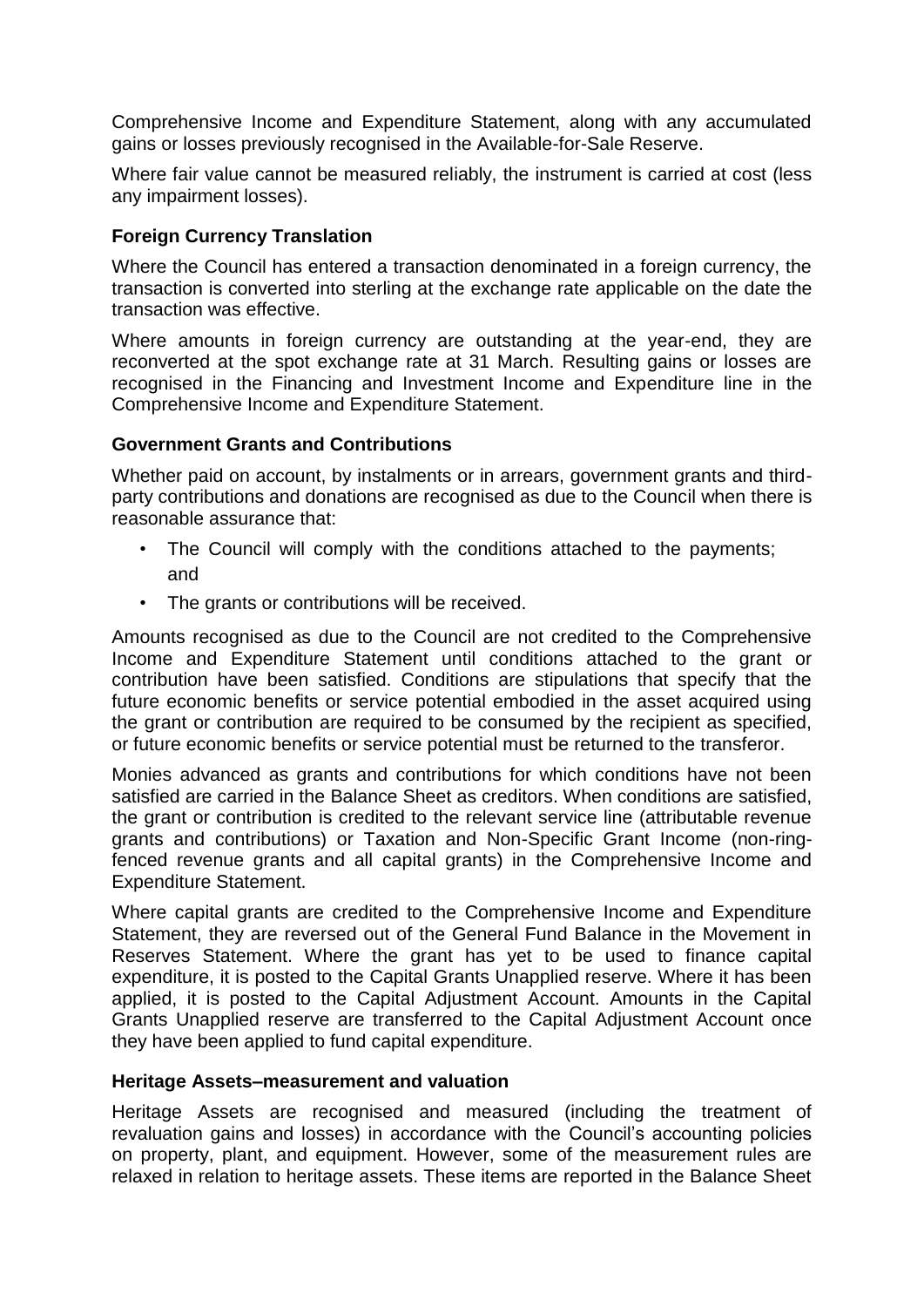at insurance valuation which is based on market values. These insurance valuations are updated on an annual basis.

There is an annual programme of valuations and items are valued by an external valuer. The assets within the art collection are deemed to have indeterminate lives and a high residual value; hence the Council does not consider it appropriate to charge depreciation.

Acquisitions are made by purchase or donation. Acquisitions are initially recognised at cost and donations are recognised at valuation with valuations provided by the external valuers and with reference to appropriate insurance values and commercial markets using the most relevant and recent information from sales at auctions.

#### **Intangible Assets**

Expenditure on non-monetary assets that do not have physical substance but are controlled by the Council as a result of past events (e.g., software licenses) is capitalised when it is expected that future economic benefits or service potential will flow from the intangible asset to the Council.

Intangible assets are measured initially at cost. Amounts are only revalued where the fair value of the assets held by the Council can be determined by reference to an active market. In practice, no intangible asset held by the Council meets this criterion, and they are therefore carried at amortised cost. The depreciable amount of an intangible asset is amortised over its useful life to the relevant service area in the Comprehensive Income and Expenditure Statement. An asset is tested for impairment whenever there is an indication that the asset might be impaired. Any gain or loss arising on the disposal or abandonment of an intangible asset is posted to the Other Operating Expenditure line in the Comprehensive Income and Expenditure Statement.

Where expenditure on intangible assets qualifies as capital expenditure for statutory purposes, amortisation, impairment losses and disposal gains and losses are not permitted to have an impact on the General Fund Balance. The gains and losses are therefore reversed out of the General Fund Balance in the Movement in Reserves Statement and posted to the Capital Adjustment Account and (for any sale proceeds greater than £10,000) the Capital Receipts Reserve.

#### **Interests in Companies and Other Entities**

The Council has material interests in companies and other entities that have the nature of subsidiaries, associates and joint ventures and require it to prepare group accounts. In the authority's own single-entity accounts, the interests in companies and other entities are recorded as financial assets at cost, less any provision for losses in 2021/22:

- Graven Hill Village Holding Company Limited
- Graven Hill Village Development Company Limited
- Graven Hill Village Management Company Block E Limited
- Crown House Banbury Limited
- Crown Apartments Banbury Limited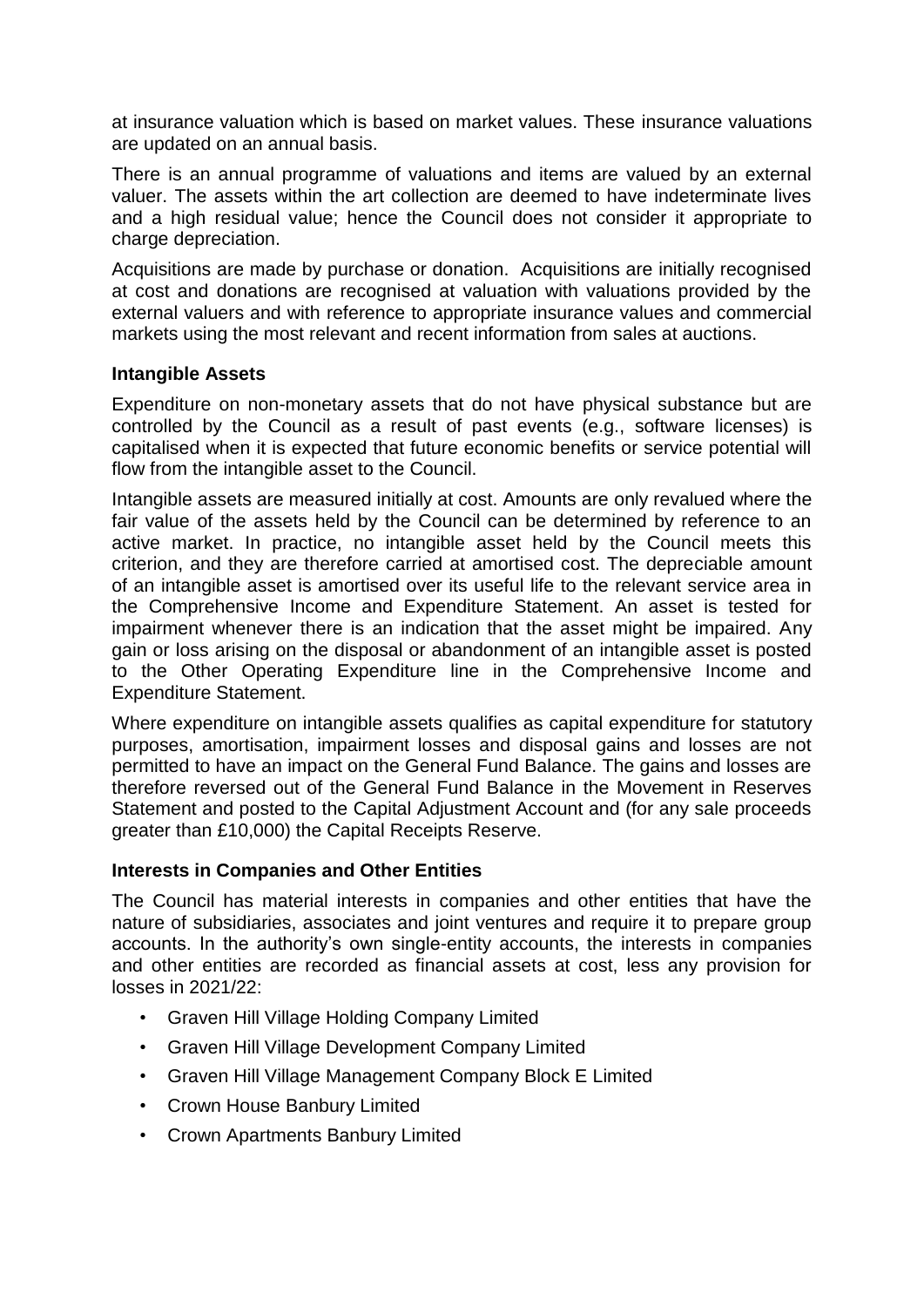Group Accounts have been prepared in accordance with paragraph 9.1.2.60 of the Code of Practice on Local Authority Accounting 2021/22, using uniform accounting policies for like transactions and other events in similar circumstances.

### **Inventories and Long-Term Contracts**

Inventories are included in the Balance Sheet at the lower of cost and net realisable value.

Long term contracts are accounted for by charging the Surplus or Deficit on the Provision of Services with the consideration allocated to the performance obligations satisfied based on the goods or services transferred to the service recipient during the financial year.

#### **Investment Property**

Investment properties are those that are used solely to earn rentals and/or for capital appreciation. The definition is not met if the property is used in any way to facilitate the delivery of services or production of goods or is held for sale. The council's portfolio of investment property includes Castle Quay Shopping Centre and Tramway Industrial Estate alongside other commercial and industrial units across the district.

Investment properties are measured initially at cost and subsequently at fair value, based on the amount at which the asset could be exchanged between knowledgeable parties at arm's-length. As a non-financial asset, investment properties are measured at highest and best use. Properties are not depreciated but are revalued annually according to market conditions at the year-end. Gains and losses on revaluation are posted to the Financing and Investment Income and Expenditure line in the Comprehensive Income and Expenditure Statement. The same treatment is applied to gains and losses on disposal.

Rentals received in relation to investment properties are credited to the Financing and Investment Income line and result in a gain for the General Fund Balance. However, revaluation and disposal gains and losses are not permitted by statutory arrangements to have an impact on the General Fund Balance. The gains and losses are therefore reversed out of the General Fund Balance in the Movement in Reserves Statement and posted to the Capital Adjustment Account and (for any sale proceeds greater than £10,000) the Capital Receipts Reserve.

#### **Joint Operations**

Joint operations are arrangements where the parties that have joint control of the arrangement have rights to the assets and obligations for the liabilities relating to the arrangement.

The activities undertaken by the authority in conjunction with other joint operators involve the use of the assets and resources of those joint operators. In relation to its interest in a joint operation, the authority as a joint operator recognises:

- Its assets, including its share of any assets held jointly.
- Its liabilities, including its share of any liabilities incurred jointly.
- Its revenue from the sale of its share of the output arising from the joint operation.
- Its share of the revenue from the sale of the output by the joint operation.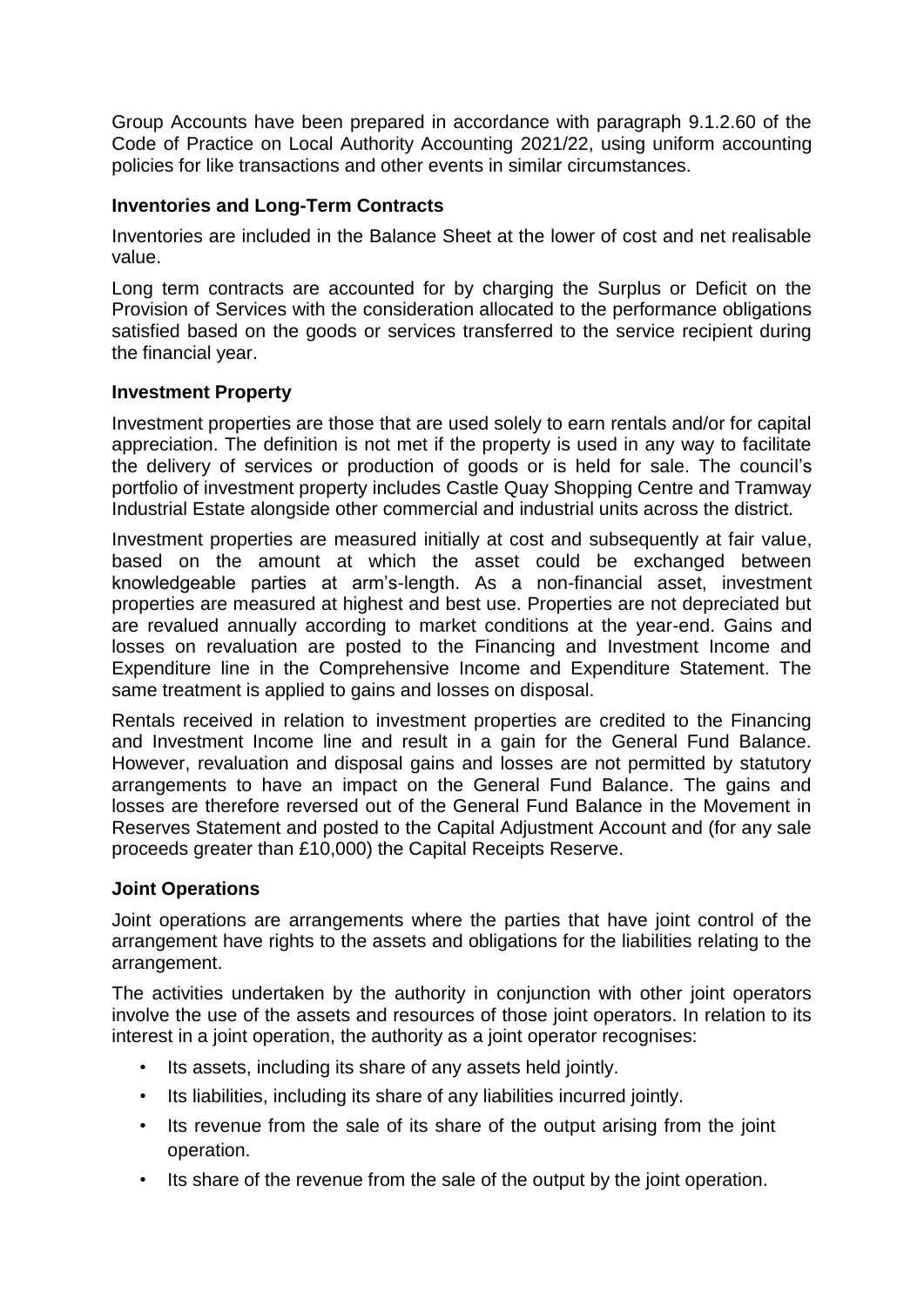• Its expenses, including its share of any expenses incurred jointly.

As of the 1 April 2021, the council shared CSN Resources Ltd and CSN Associates with West Northamptonshire Council but did not have overall control; it was therefore party to a joint operation. However, on 19 November 2021 CSN Resources went into voluntary liquidation and ceased trading. CSN Associates was dissolved on 30 November 2021 having never traded. As a result, neither company will be consolidated into the Council's Group Accounts in 2021/22.

#### **Leases**

Leases are classified as finance leases where the terms of the lease transfer substantially all the risks and rewards incidental to ownership of the property, plant or equipment from the lessor to the lessee. All other leases are classified as operating leases.

Where a lease covers both land and buildings, the land and buildings elements are considered separately for classification.

Arrangements that do not have the legal status of a lease but convey a right to use an asset in return for payment are accounted for under this policy where fulfilment of the arrangement is dependent on the use of specific assets.

## **1.3 The Council as Lessee**

#### **Finance Leases**

Property, plant and equipment held under finance leases is recognised on the Balance Sheet at the commencement of the lease at its fair value measured at the lease's inception (or the present value of the minimum lease payments, if lower). The asset recognised is matched by a liability for the obligation to pay the lessor. Initial direct costs of the Council are added to the carrying amount of the asset. Premiums paid on entry into a lease are applied to writing down the lease liability.

Lease payments are apportioned between:

- A charge for the acquisition of the interest in the property, plant or equipment – applied to write down the lease liability; and
- A finance charge (debited to the Financing and Investment Income and Expenditure line in the Comprehensive Income and Expenditure Statement).

Property, Plant and Equipment recognised under finance leases is accounted for using the policies applied generally to such assets, subject to depreciation being charged over the lease term if this is shorter than the asset's estimated useful life (where ownership of the asset does not transfer to the Council at the end of the lease period).

The Council is not required to raise council tax to cover depreciation or revaluation and impairment losses arising on leased assets. Instead, a prudent annual contribution is made from revenue funds towards the deemed capital investment in accordance with statutory requirements.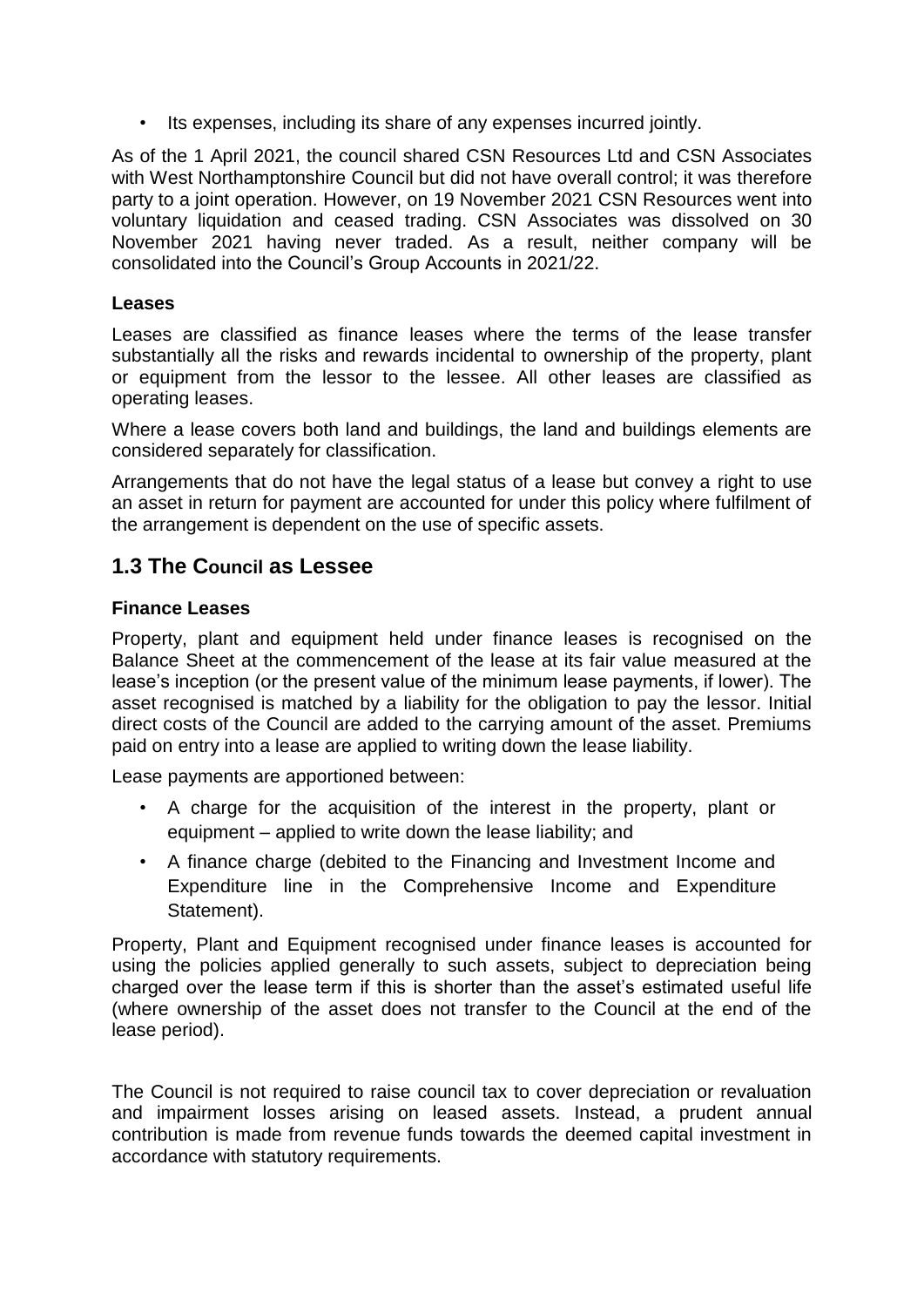Depreciation, revaluation and impairment losses are therefore substituted by a revenue contribution in the General Fund Balance, by way of an adjusting transaction with the Capital Adjustment Account in the Movement in Reserves Statement for the difference between the two.

### **Operating Leases**

Rentals paid under operating leases are charged to the Comprehensive Income and Expenditure Statement as an expense of the services benefiting from use of the leased property, plant or equipment. Charges are made on a straight-line basis over the life of the lease; even if this does not match the pattern of payments (e.g., there is a rent-free period at the commencement of the lease).

## **1.4 The Council as Lessor**

### **Finance Leases**

Where the Council grants a finance lease over a property or an item of plant or equipment, the relevant asset is written out of the Balance Sheet as a disposal. At the commencement of the lease, the carrying amount of the asset in the Balance Sheet (whether Property, Plant and Equipment or Assets Held for Sale) is written off to the Other Operating Expenditure line in the Comprehensive Income and Expenditure Statement as part of the gain or loss on disposal. A gain, representing the Council's net investment in the lease, is credited to the same line in the Comprehensive Income and Expenditure Statement also as part of the gain or loss on disposal (i.e., netted off against the carrying value of the asset at the time of disposal), matched by a lease (long-term debtor) asset in the Balance Sheet.

Lease rentals receivable are apportioned between:

- A charge for the acquisition of the interest in the property applied to write down the lease debtor (together with any premiums received); and
- Finance income (credited to the Financing and Investment Income and Expenditure line in the Comprehensive Income and Expenditure Statement).

The gain credited to the Comprehensive Income and Expenditure Statement on disposal is not permitted by statute to increase the General Fund Balance and is required to be treated as a capital receipt. Where a premium has been received, this is posted out of the General Fund Balance to the Capital Receipts Reserve in the Movement in Reserves Statement. Where the amount due in relation to the lease asset is to be settled by the payment of rentals in future financial years, this is posted out of the General Fund Balance to the Deferred Capital Receipts Reserve in the Movement in Reserves Statement. When the future rentals are received, the element for the capital receipt for the disposal of the asset is used to write down the lease debtor. At this point, the deferred capital receipts are transferred to the Capital Receipts Reserve.

The written-off value of disposals is not a charge against council tax, as the cost of noncurrent assets is fully provided for under separate arrangements for capital financing. Amounts are therefore appropriated to the Capital Adjustment Account from the General Fund Balance in the Movement in Reserves Statement.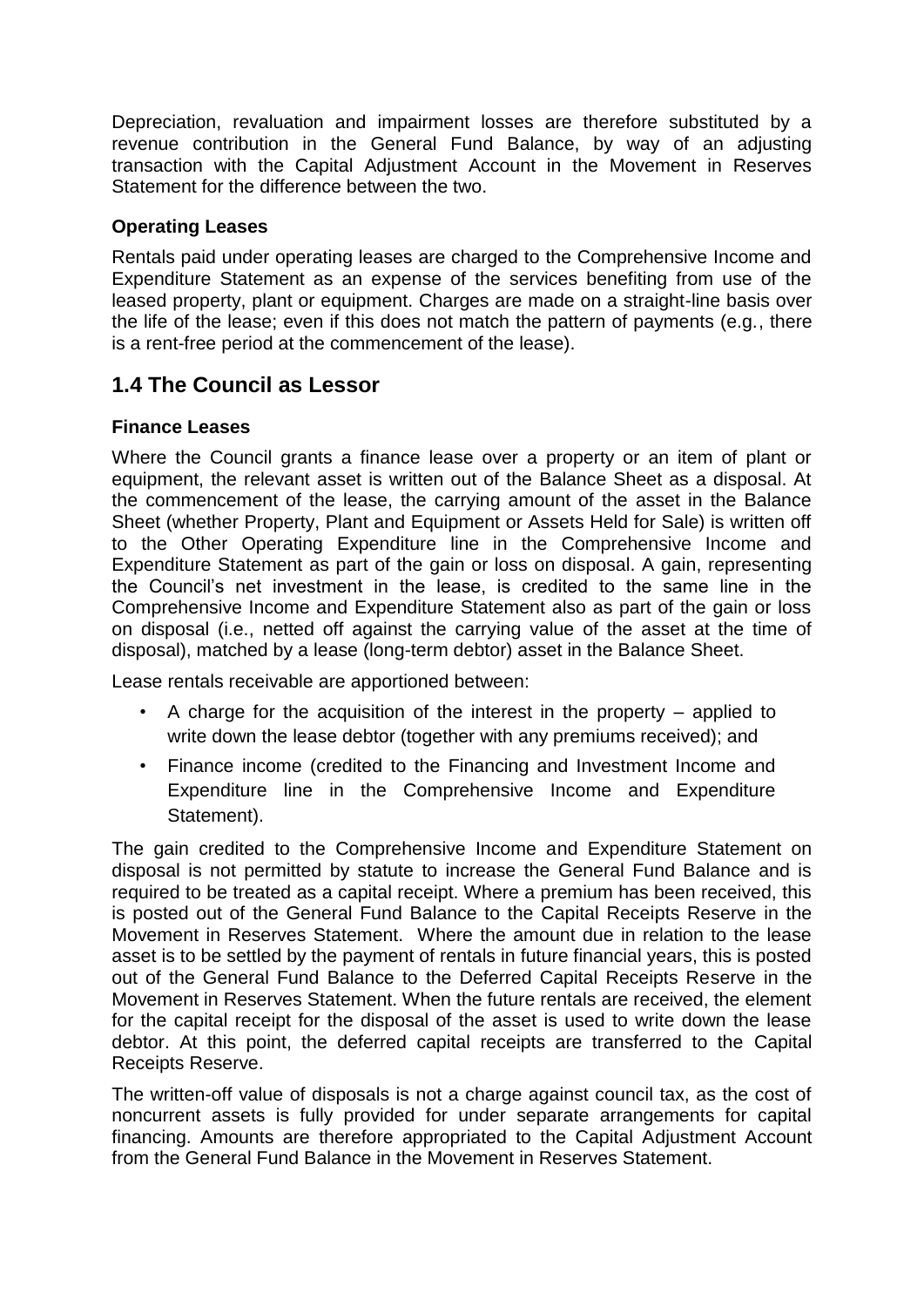### **Operating Leases**

Where the Council grants an operating lease over a property or an item of plant or equipment, the asset is retained in the Balance Sheet. Rental income is credited to the Other Operating Expenditure line in the Comprehensive Income and Expenditure Statement.

Credits are made on a straight-line basis over the life of the lease, even if this does not match the pattern of payments (e.g., there is a premium paid at the commencement of the lease). Initial direct costs incurred in negotiating and arranging the lease are added to the carrying amount of the relevant asset and charged as an expense over the lease term on the same basis as rental income.

### **Fair Value**

Fair value is the price that would be received to sell an asset or paid to transfer a liability in an orderly transaction between market participants at the measurement date. When applying the definition of fair value, non-financial assets and, non-current assets held for sale shall be measured at highest and best use.

#### **Property, Plant & Equipment**

Assets that have physical substance and are held for use in the production or supply of goods or services, for rental to others, or for administrative purposes and that are expected to be used during more than one financial year are classified as Property, Plant and Equipment.

#### **Recognition**

Expenditure on the acquisition, creation or enhancement of Property, Plant and Equipment is capitalised on an accrual's basis, provided that it is probable that the future economic benefits or service potential associated with the item will flow to the Council and the cost of the item can be measured reliably. Expenditure that maintains but does not add to an asset's potential to deliver future economic benefits or service potential (i.e., repairs and maintenance) is charged as an expense when it is incurred.

The Council has a de minimis limit of £10,000 for capital expenditure purposes which results in the capitalisation of expenditure above that limit as an asset in the balance sheet. Items below this limit are charged to revenue.

#### **Measurement**

Assets are initially measured at cost, comprising:

- the purchase price
- any costs attributable to bringing the asset to the location and condition necessary for it to be capable of operating in the manner intended by management
- the initial estimate of the costs of dismantling and removing the item and restoring the site on which it is located if the cost is above the £5,000 de minimis threshold.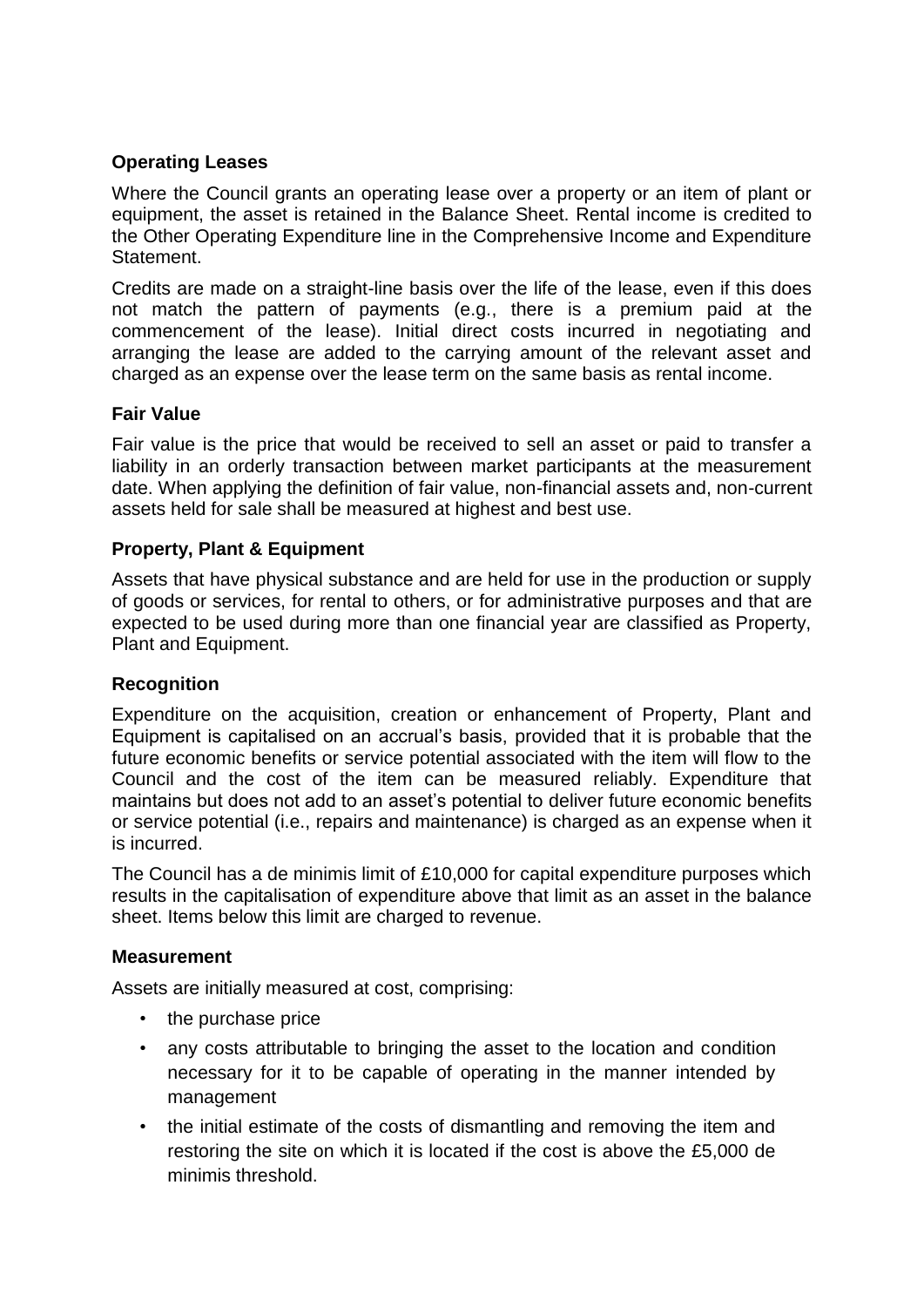The Council does not capitalise borrowing costs incurred whilst assets are under construction.

The cost of assets acquired other than by purchase is deemed to be its fair value, unless the acquisition does not have commercial substance (i.e., it will not lead to a variation in the cash flows of the Council). In the latter case, where an asset is acquired via an exchange, the cost of the acquisition is the carrying amount of the asset given up by the Council.

Donated assets are measured initially at fair value. The difference between fair value and any consideration paid is credited to the Taxation and Non-specific Grant Income line of the Comprehensive Income and Expenditure Statement, unless the donation has been made conditionally. Until conditions are satisfied, the gain is held in the Donated Assets Account.

Where gains are credited to the Comprehensive Income and Expenditure Statement, they are reversed out of the General Fund Balance to the Capital Adjustment Account in the Movement in Reserves Statement.

Assets are then carried in the Balance Sheet using the following measurement bases:

- Vehicles, plant and equipment are held at depreciated historical cost.
- Infrastructure, community assets and assets under construction are held at historical cost.
- Dwellings Current value, determined using the basis of Existing Use Value for Social Housing (EUV–SH).
- Other land and buildings and operational assets where there is an active market – Current value determined as the amount that would be paid for the asset in its existing use (EUV).
- Operational assets, such as community and sports centres, where there is no market-based evidence of current value because of the specialist nature of the asset and/or the asset is rarely sold (i.e., EUV cannot be determined)- depreciated replacement cost using the 'instant build' approach as an estimate of current value.
- Surplus assets the current value measurement base is fair value, estimated at highest and best use from a market participant's perspective
- Fair value based on the price that would be received to sell an asset or paid to transfer a liability in an orderly transaction between market participants at the measurement date
- All other assets current value, determined as the amount that would be paid for the asset in its existing use (existing use value – EUV).

Where non-property assets that have short useful lives or low values (or both), depreciated historical cost basis is used as a proxy for fair value.

Assets included in the Balance Sheet at current value are revalued regularly to ensure that their carrying amount is not materially different from their current value at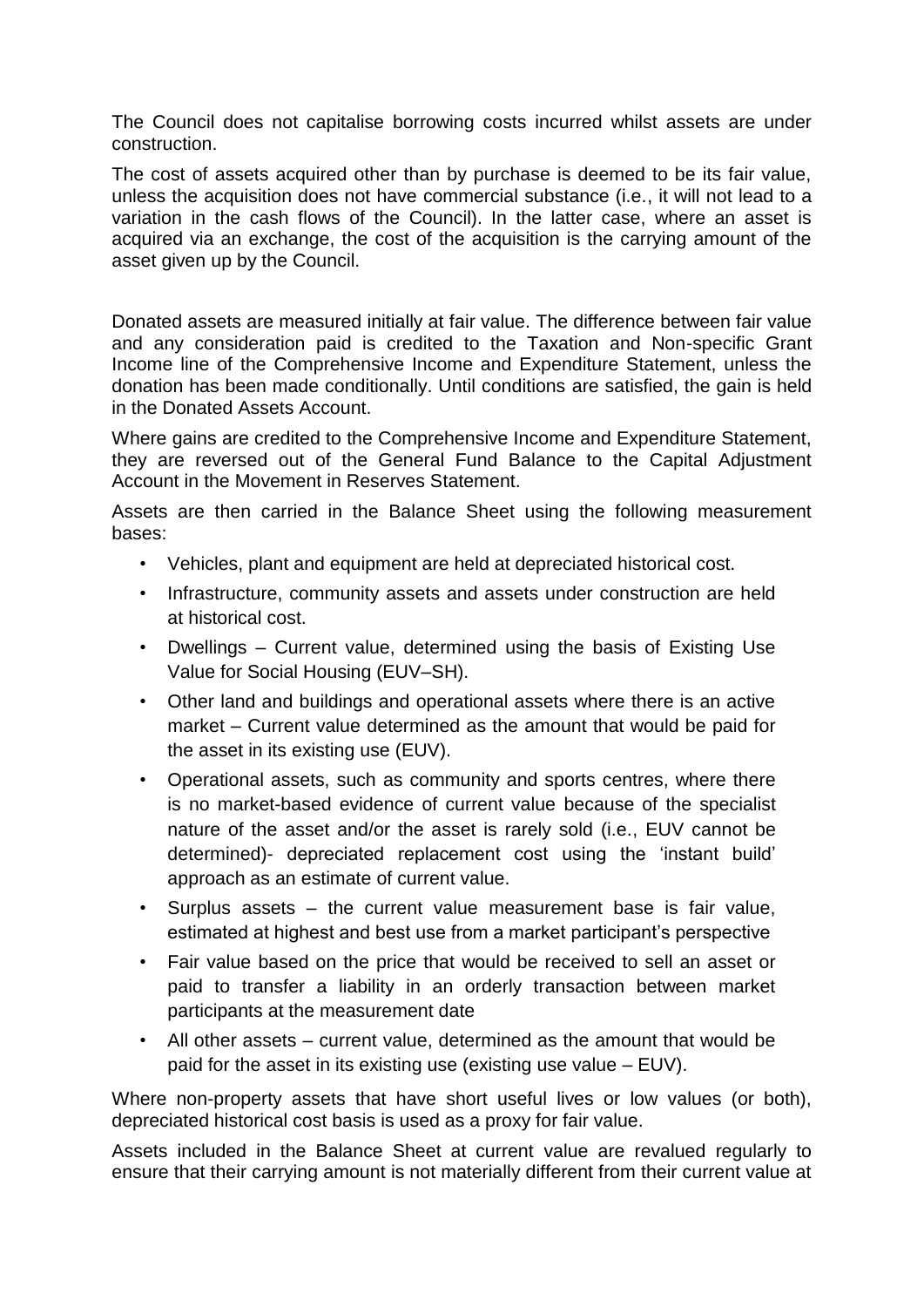the year-end, but as a minimum every five years. Increases in valuations are matched by credits taken to the Revaluation Reserve to recognise unrealised gains. Exceptionally, gains might be credited to the Comprehensive Income and Expenditure Statement where they arise from the reversal of a loss previously charged to a service.

The council's property valuations are carried out by Montagu Evans and Colliers. The bases of valuations are undertaken in accordance with the Statement of Asset Valuation Practice and Guidance Notes, published by the Royal Institute of Chartered Surveyors (RICS).

Where decreases in value are identified, they are accounted for by:

- Where there is a balance of revaluation gains for the asset in the Revaluation Reserve, the carrying amount of the asset is written down against that balance (up to the amount of the accumulated gains); and
- Where there is no balance in the Revaluation Reserve or an insufficient balance, the carrying amount of the asset is written down against the relevant service line(s) in the Comprehensive Income and Expenditure Statement.

The Revaluation Reserve contains revaluation gains recognised since 1 April 2007 only, the date of its formal implementation. Gains arising before that date have been consolidated into the Capital Adjustment Account.

### **Impairment**

Assets are assessed at each year-end as to whether there is any indication that they may be impaired. Where indications exist and any possible differences are estimated to be material, the recoverable amount of the asset is estimated and, where this is less than the carrying amount of the asset, an impairment loss is recognised for the shortfall.

Where impairment losses are identified, they are accounted for by:

- Where there is a balance of revaluation gains for the asset in the Revaluation Reserve, the carrying amount of the asset is written down against that balance (up to the amount of the accumulated gains).
- Where there is no balance in the Revaluation Reserve or an insufficient balance, the carrying amount of the asset is written down against the relevant service line(s) in the Comprehensive Income and Expenditure **Statement**
- Where an impairment loss is reversed subsequently, the reversal is credited to the relevant service line(s) in the Comprehensive Income and Expenditure Statement, up to the amount of the original loss, adjusted for depreciation that would have been charged if the loss had not been recognised.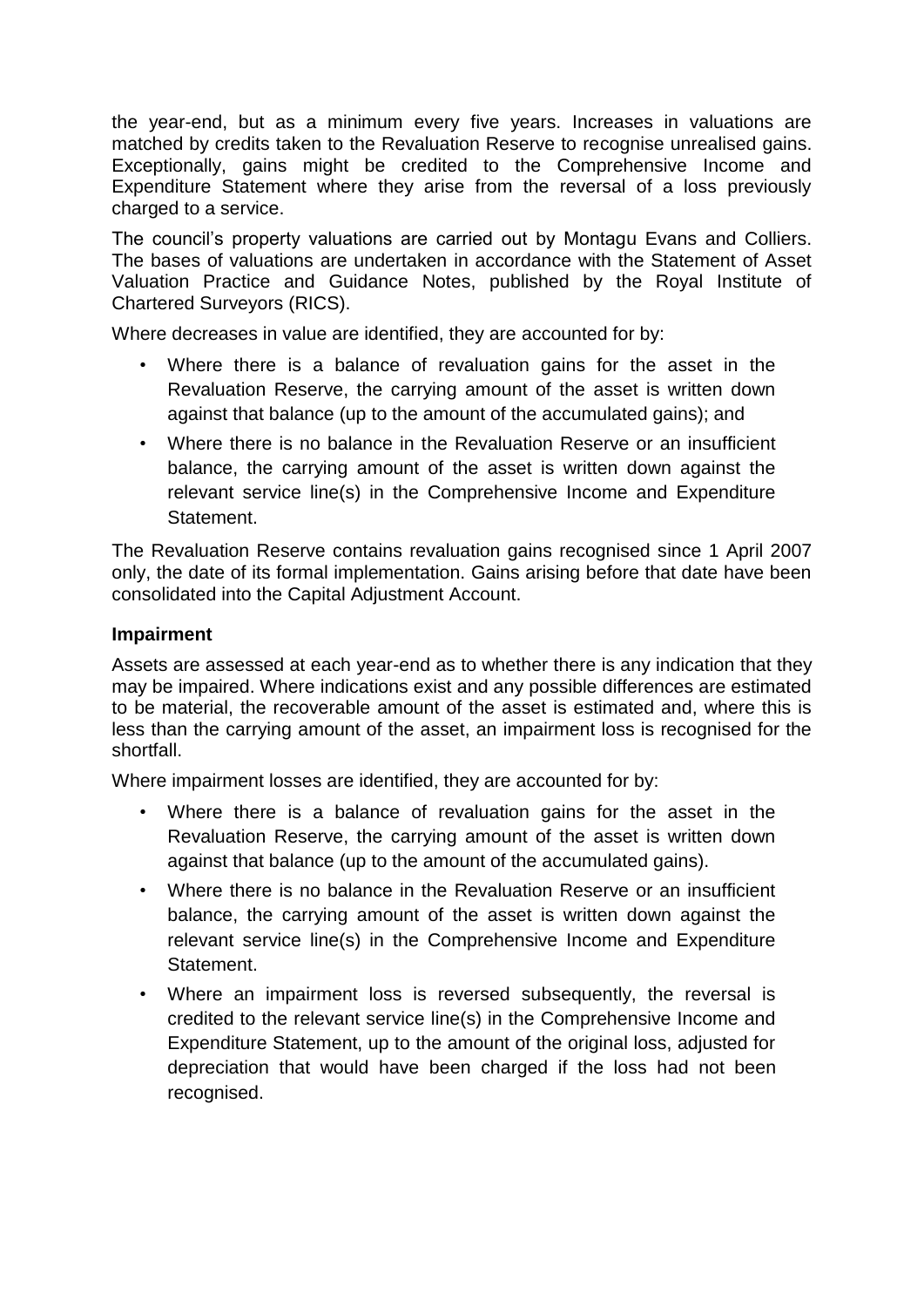## **Depreciation**

Depreciation is provided for on all Property, Plant and Equipment assets by the systematic allocation of their depreciable amounts over their useful lives. An exception is made for assets without a determinable finite useful life (i.e., freehold land and certain Community Assets) and assets that are not yet available for use (i.e., assets under construction).

Depreciation is calculated on the following bases:

- Dwellings and other buildings straight-line allocation over the useful life of the property as estimated by the valuer
- Vehicles, plant, furniture and equipment straight-line allocation over the useful life of the asset, as advised by a suitably qualified officer and/or Responsible Officer for that asset; and
- Infrastructure straight-line allocation over the useful life of the asset, as advised by a suitably qualified officer, and/or Responsible Officer and/or valuer for that asset.

Newly acquired assets and capital enhancements are depreciated from the year after acquisition.

Useful life of an asset is shown below for the relevant categories:

| $\bullet$ | Infrastructure                 | 10 to 40 years   |
|-----------|--------------------------------|------------------|
|           | • Buildings                    | 10 to 60 years   |
|           | • Vehicles                     | 5, 6 or 7 years  |
|           | • Computer Equipment / systems | 3, 5 or 10 years |
| $\bullet$ | Other                          | 3 to 30 years    |
|           |                                |                  |

Where an item of Property, Plant and Equipment has major components whose cost is significant in relation to the total cost of the item, the components are depreciated separately. All assets with a gross value over £50,000 are considered for componentisation.

If on consideration a component is assessed to be greater than 20% of the total cost of the asset, it is componentised, and the separate components depreciated using appropriate useful lives. Components that are individually less than 20% of the total cost of the asset are not treated as separate components for accounting purposes. They are valued and depreciated as part of the building structure.

The following two components have been identified for items of property:

- Land
- Structure of Building

Each component is considered to depreciate on a straight-line basis. The useful life of a component will vary according to the type of property in which it is located and the amount of use to which it is put. The useful life of a component will be determined by the valuer when a component part is identified.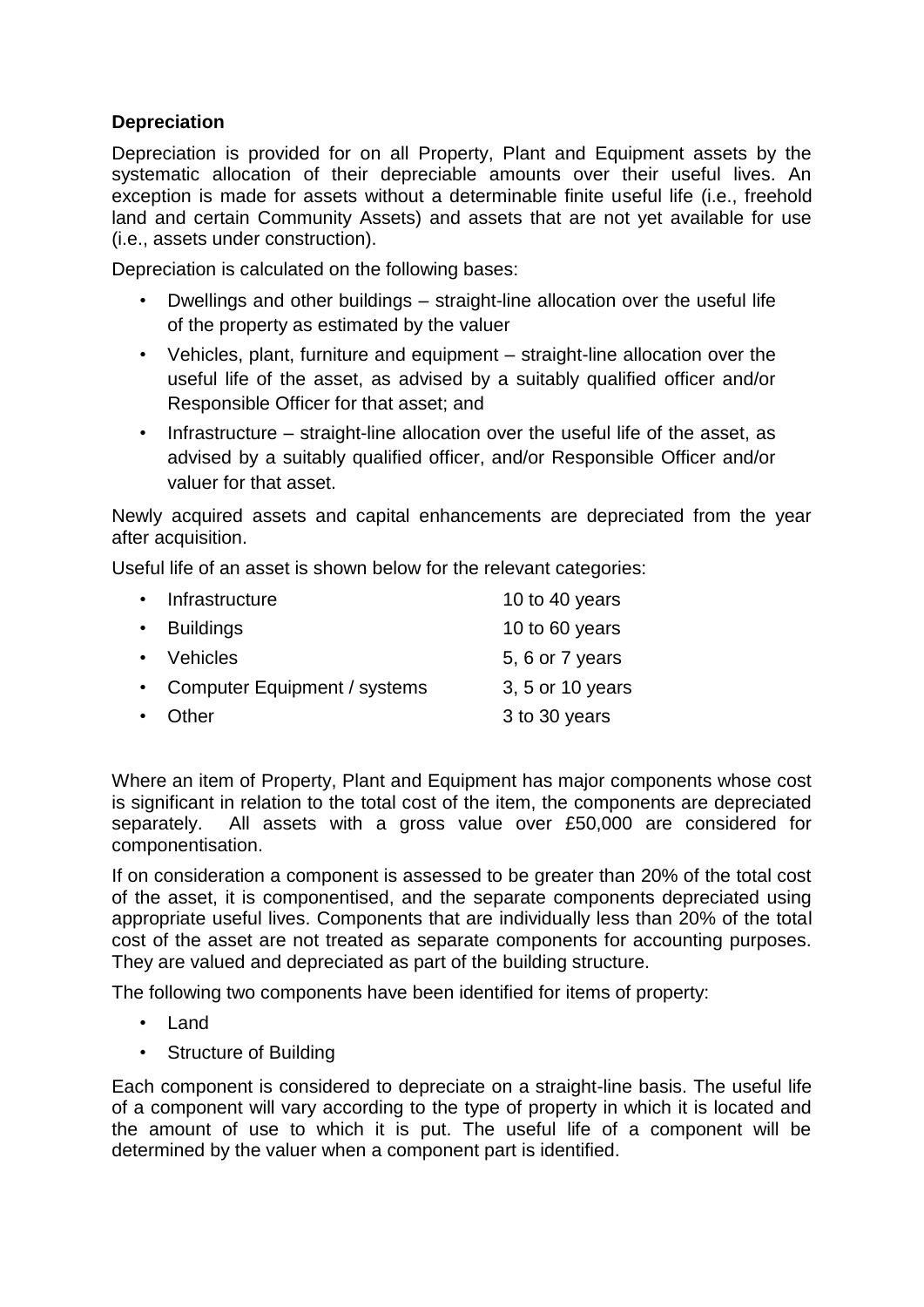Where a component is replaced or restored, the carrying amount of the old component shall be derecognised to avoid double counting and the new component reflected at the cost or new carrying value.

Revaluation gains are also depreciated, with an amount equal to the difference between current value depreciation charged on assets and the depreciation that would have been chargeable based on their historical cost being transferred each year from the Revaluation Reserve to the Capital Adjustment Account.

#### **Disposals and Non-current Assets Held for Sale**

When it becomes probable that the carrying amount of an asset will be recovered principally through a sale transaction rather than through its continuing use, it is reclassified as an Asset Held for Sale. The asset is revalued immediately before reclassification and then carried at the lower of this amount and fair value less costs to sell. Where there is a subsequent decrease to fair value less costs to sell, the loss is posted to the Other Operating Expenditure line in the Comprehensive Income and Expenditure Statement. Gains in fair value are recognised only up to the amount of any losses recognised previously in the Surplus or Deficit on Provision of Services. Depreciation is not charged on Assets Held for Sale.

If assets no longer meet the criteria to be classified as Assets Held for Sale, they are reclassified back to non-current assets and valued at the lower of their carrying amount before they were classified as held for sale; adjusted for depreciation, or revaluations that would have been recognised had they not been classified as Held for Sale, and their recoverable amount at the date of the decision not to sell.

Assets that are to be abandoned or scrapped are not reclassified as Assets Held for Sale and are kept under their original category.

When an asset is disposed of or decommissioned, the carrying amount of the asset in the Balance Sheet (whether Property, Plant and Equipment or Assets Held for Sale) is written off to the Other Operating Expenditure line in the Comprehensive Income and Expenditure Statement as part of the gain or loss on disposal. Receipts from disposals (if any) are credited to the same line in the Comprehensive Income and Expenditure Statement also as part of the gain or loss on disposal (i.e., netted off against the carrying value of the asset at the time of disposal).

Any revaluation gains accumulated for the asset in the Revaluation Reserve are transferred to the Capital Adjustment Account.

Amounts received for a disposal in excess of £10,000 are categorised as capital receipts. A proportion of receipts relating to housing disposals (75% for dwellings and 50% for land, net of statutory deductions and allowances) are payable to the Government. The balance of receipts is required to be credited to the Capital Receipts Reserve and can then only be used for new capital investment. Receipts are appropriated to the Reserve from the General Fund Balance in the Movement in Reserves Statement. The net book value of disposals is not a charge against council tax, as the cost of fixed assets is fully provided for under separate arrangements for capital financing. Amounts are appropriated to the Capital Adjustment Account from the General Fund Balance in the Movement in Reserves Statement.

The written-off value of disposals is not a charge against council tax, as the cost of non-current assets is fully provided for under separate arrangements for capital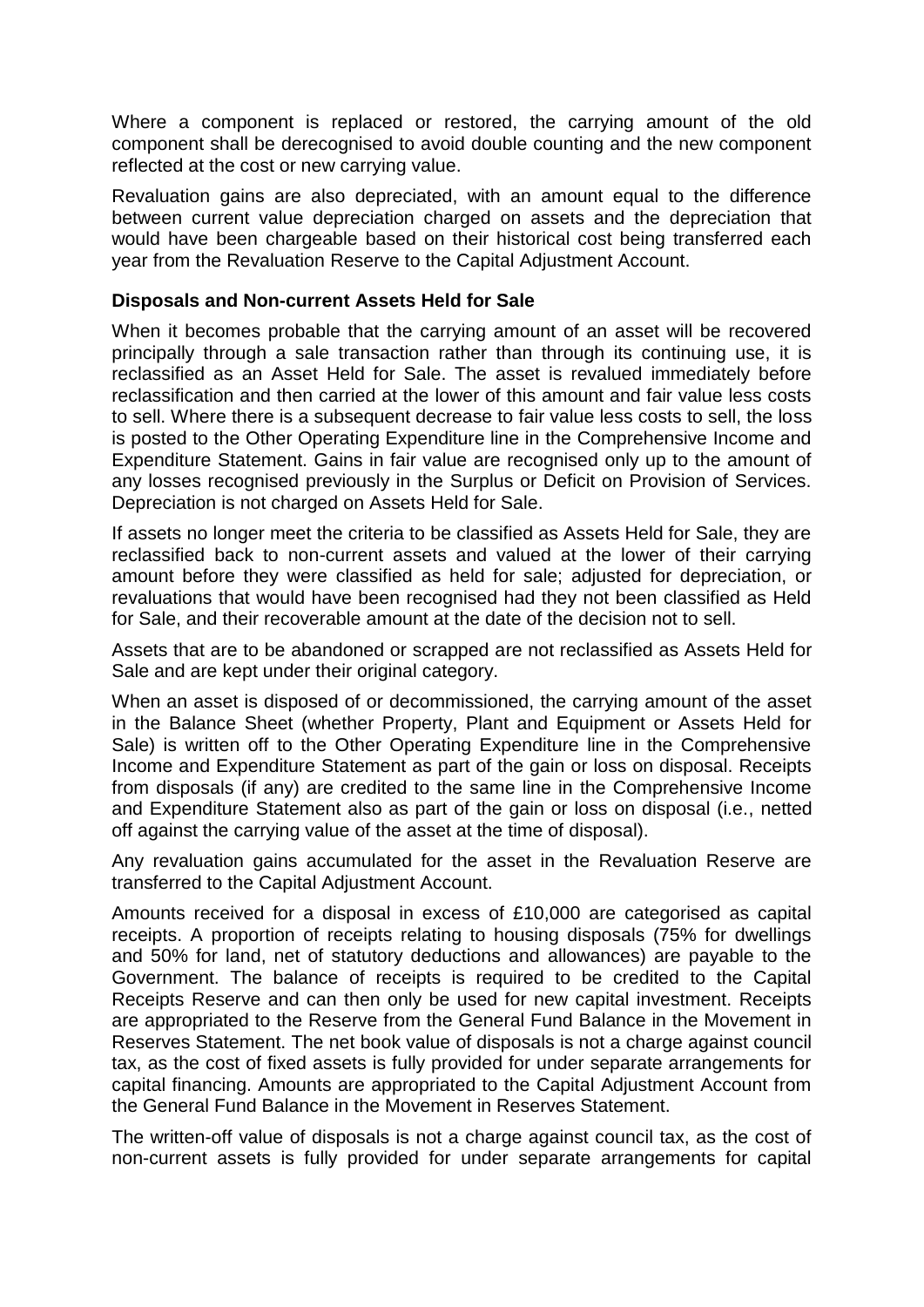financing. Amounts are appropriated to the Capital Adjustment Account from the General Fund Balance in the Movement in Reserves Statement.

#### **Fair Value Measurement**

The authority measures some of its non-financial assets such as surplus assets, investment properties, assets held for sale and some of its financial instruments, such as equity shareholdings, at fair value at each reporting date. Fair value is the price that would be received to sell an asset or paid to transfer a liability in an orderly transaction between market participants at the measurement date.

The fair value measurement assumes that the transaction to sell the asset or transfer the liability takes place either:

- In the principal market for the asset or liability, or
- In the absence of a principal market, in the most advantageous market for the asset or liability.

The authority measures the fair value of an asset or liability using the assumptions that market participants would use when pricing the asset or liability, assuming market participants act in their economic best interest.

When measuring the fair value of a non-financial asset, the authority takes into account a market participant's ability to generate economic benefits by using the asset in its highest and best use or by selling it to another market participant that would use the asset in its highest and best use.

The authority uses valuation techniques that are appropriate in the circumstances and for which sufficient data is available, maximising the use of relevant observable inputs and minimising the use of unobservable inputs.

Inputs to the valuation techniques in respect of assets and liabilities for which fair value is measured or disclosed in the authority's financial statements are categorised within the fair value hierarchy, as follows:

- Level  $1$  quoted prices (unadjusted) in active markets for identical assets or liabilities that the authority can access at the measurement date
- Level 2 inputs other than quoted prices included within Level 1 that are observable for the asset or liability, either directly or indirectly
- Level 3 unobservable inputs for the asset or liability

## **Minimum Revenue Provision**

The Council is not required to use Council Tax to fund depreciation, revaluation and impairment losses or amortisation on non-current assets. However, it is required to make an annual contribution from revenue towards provision for the reduction in its overall borrowing requirement equal to either an amount calculated on a prudent basis or as determined by the Council in accordance with statutory guidance.

Depreciation, revaluation and impairment losses and amortisations are therefore replaced by the Minimum Revenue Provision in the General Fund Balance by way of an adjusting transaction with the Capital Adjustment Account in the Movement in Reserves Statement.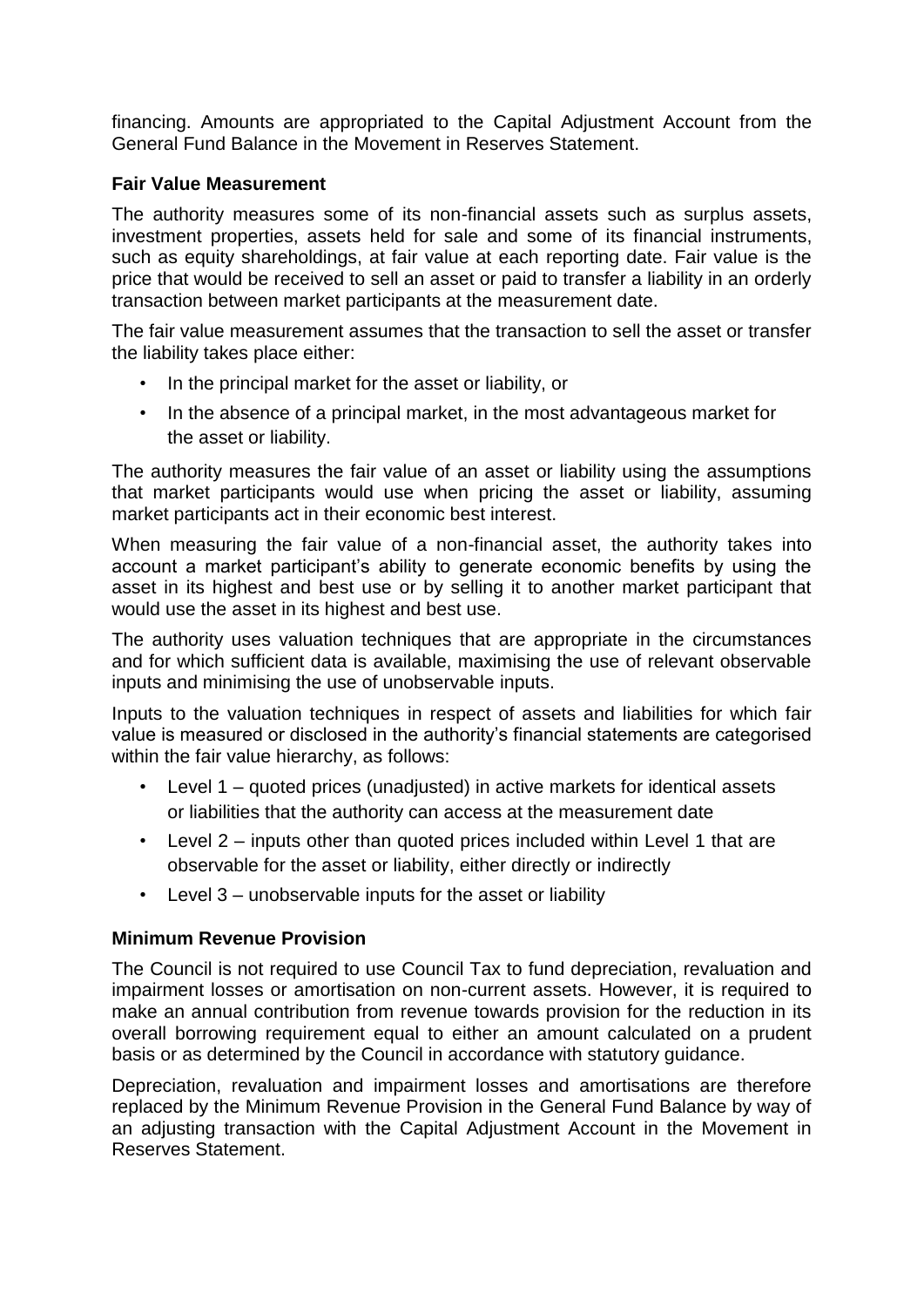# **1.5 Provisions, Contingent Liabilities and Contingent Assets**

#### **Provisions**

Provisions are made where an event has taken place that gives the Council a legal or constructive obligation that probably requires settlement by a transfer of economic benefits or service potential, and a reliable estimate can be made of the amount of the obligation.

Provisions are charged to the Comprehensive Income and Expenditure Statement in the year that the Council becomes aware of the obligation and are measured at the best estimate at the balance sheet date of the expenditure required to settle the obligation, taking into account relevant risks and uncertainties.

When payments are eventually made, they are charged to the provision carried in the Balance Sheet. Estimated settlements are reviewed at the end of each financial year. Where it becomes less than probable that a transfer of economic benefits will now be required (or a lower settlement than anticipated is made), the provision is reversed and credited back to the relevant service.

Where some or all of the payment required to settle a provision is expected to be recovered from another party (e.g., from an insurance claim) this is only recognised as income for the relevant service if it is virtually certain that reimbursement will be received if the Council settles the obligation.

#### **Contingent Assets**

A contingent asset arises where an event has taken place that gives the authority a possible asset whose existence will only be confirmed by the occurrence or otherwise of uncertain future events not wholly within the control of the authority.

Contingent assets are not recognised in the Balance Sheet but disclosed in a note to the accounts where it is probable that there will be an inflow of economic benefits or service potential.

## **Contingent Liabilities**

A contingent liability arises where an event has taken place that gives the Council a possible obligation whose existence will only be confirmed by the occurrence or otherwise of uncertain future events not wholly within the control of the Council. Contingent liabilities also arise in circumstances where a provision would otherwise be made but either it is not probable that an outflow of resources will be required, or the amount of the obligation cannot be measured reliably. Contingent liabilities are not recognised in the Balance Sheet but disclosed in a note to the accounts.

## **Reserves**

The Council sets aside specific amounts as reserves for future policy purposes or to cover contingencies*.* Reserves are created by appropriating amounts out of the General Fund Balance in the Movement in Reserves Statement. When expenditure to be financed from a reserve is incurred, it is charged to the appropriate service in that year to count against the Surplus or Deficit on the Provision of Services in the Comprehensive Income and Expenditure Statement. The reserve is then appropriated back into the General Fund Balance in the Movement in Reserves